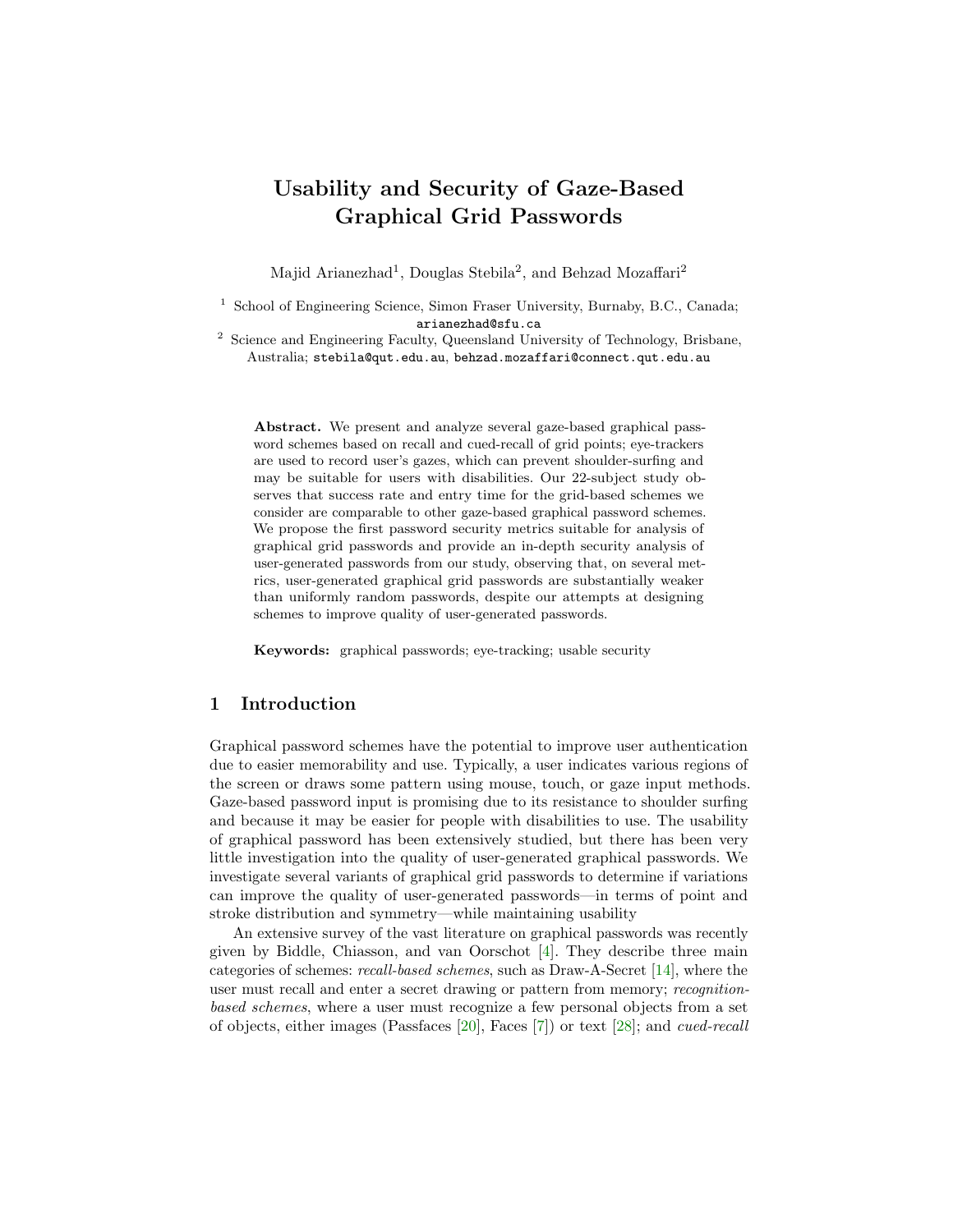schemes, such as PassPoints  $[24,25]$  $[24,25]$  or Cued Gaze-Points  $[12]$ , where the user is given an image cue and must recall and enter certain points or a pattern.

Recall-based schemes can be divided into two main subcategories. In free-form drawmetric schemes, such as Draw-A-Secret [\[14\]](#page-10-1) or Pass-Go [\[23\]](#page-11-4), the user draws an arbitrary image on a blank canvas. Grid schemes restrict the valid target points to a grid; some, such as PassShapes [\[26\]](#page-11-5) and the gaze-based EyePassShapes [\[8\]](#page-10-4), restrict moves to adjacent points in the grid or use limited patterns [\[10\]](#page-10-5), whereas others, such as GridSure [\[5\]](#page-10-6) and the popular 'pattern lock'  $3 \times 3$  grid screens for Android and other [\[22\]](#page-11-6) mobile phones allow users to enter arbitrary patterns of grid points. A few schemes [\[15\]](#page-10-7) have users enter text-based passwords using on-screen keyboards.

Shoulder-surfing, where an attacker watches a user enter their password, is a well-known problem for graphical password schemes [\[11,](#page-10-8)[29\]](#page-11-7). Grid schemes on mobile phones can be vulnerable to smudge attacks [\[3\]](#page-10-9), though shoulder-surfing and smudge attacks can be mitigated using biometric characteristics from entering the password [\[9\]](#page-10-10). Magnetic entry schemes also resist shoulder-surfing attack [\[21\]](#page-11-8). Gaze-based passwords may be more resistant to such attacks, since no visual feedback of the user's entry is displayed on-screen, and may also be suitable as an input method for users with disabilities. (Gaze-based entry is not a security panacea, however: video cameras or attackers surreptitiously watching a user's eye movement may still be able to gain enough information to attack passwords with some success [\[8\]](#page-10-4).)

A well-known weakness of traditional text-based passwords is that humangenerated passwords are not truly random. While an eight-character mixed-case alphanumeric password may be chosen from a large theoretical password space  $((26+26+10)^8 = 62^8 \approx 2^{47.6})$ , humans pick passwords from a non-uniform distribution with much lower entropy.

Unfortunately, most papers on graphical password schemes only mention the theoretical password space with no analysis of user-generated passwords, though some research has been done on the password security of some schemes. A line of research by van Oorschot and Thorpe has analysed the space of human-generated passwords in free-form drawmetric schemes [\[18\]](#page-11-9) as well as the prevalence of image hot spots in cued-recall graphical passwords [\[17](#page-11-10)[,19\]](#page-11-11), though hot spots can be reduced using masking [\[6\]](#page-10-11). User-generated passwords in recognition-based schemes can also have poor entropy and be susceptible to educated guess attacks based on demographic information [\[7\]](#page-10-2) or personal knowledge [\[13\]](#page-10-12).

We focus on recall-based graphical grid schemes using eye-tracking for data entry. From the usability perspective, we aim to determine if gaze-based entry of graphical grid passwords, which have no recall cues, can achieve comparable success rates and entry times to cued-recall schemes. On the security side, we aim to provide metrics for the security of human-generated grid passwords, as previous security analyses do not directly carry over to grid schemes. We hypothesize that human-generated passwords will have more symmetry and not use uniformly distributed points and strokes, so we test several variants to see if they improve password quality.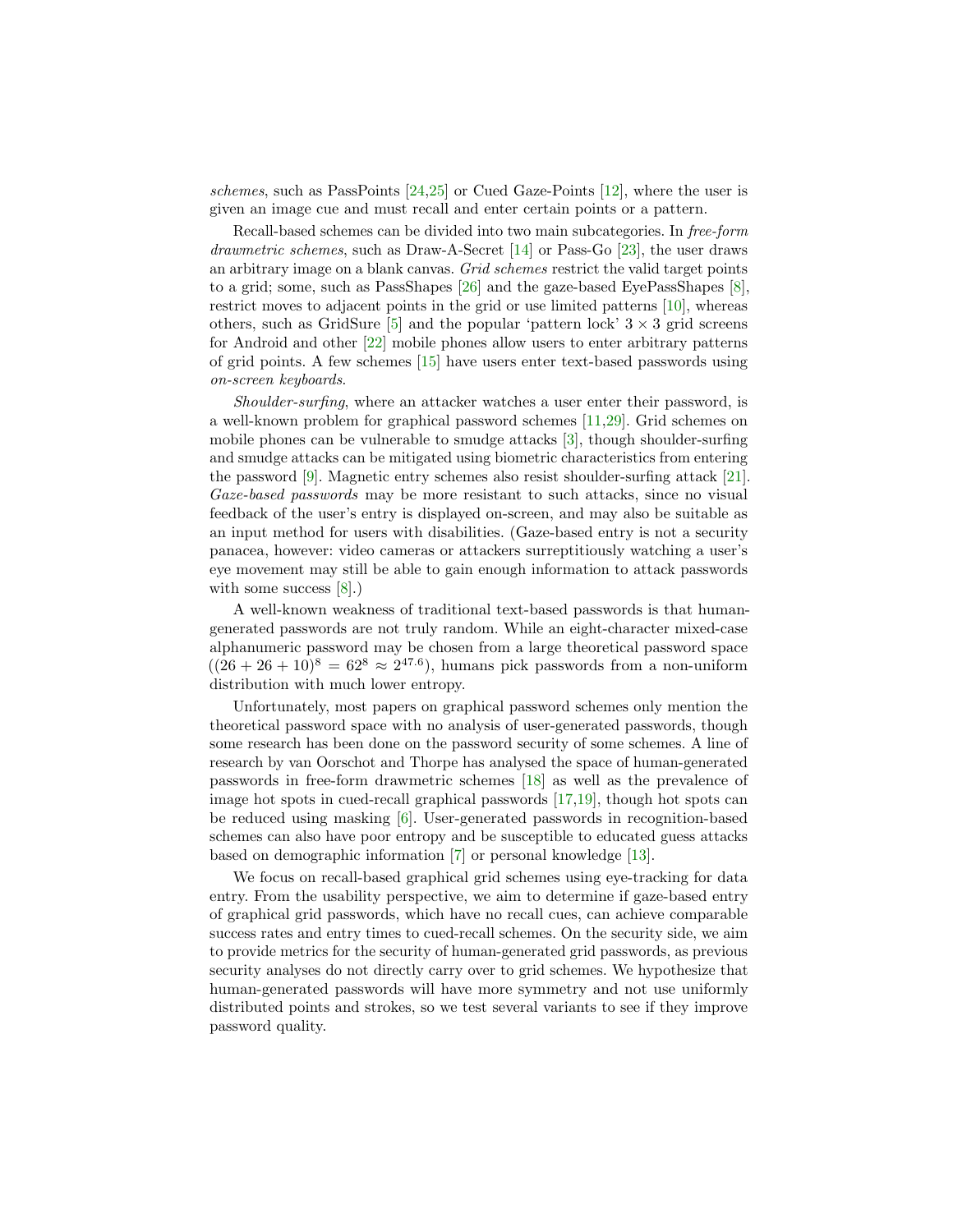# 2 Schemes

In a pre-trial phase, we had a handful of users try out a basic grid scheme, and noticed that the passwords they created tended to being symmetric and have poor distribution of the first and last points; in particular, a significant proportion of users chose the top-left point as their first point. Pre-study results were similar to the results for Scheme 1; see Appendix [B](#page-13-0) for distribution of points during the main study. This motivated us to design several variants to see if we could improve the quality of user-generated passwords.

We propose four gaze-based graphical grid password schemes as shown in Figure [1.](#page-2-0) Scheme 1 is a basic  $5 \times 4$  grid, a generalization of the 'pattern lock' screen popular on Android devices. In Scheme 2, we cued the user to start and end at the specified points, visually displayed with different colours; by picking the first point for the user, we hypothesize that the second point (i.e., the first user-selected point) might have better distribution; this also eliminates perfectly symmetric shapes that use the same start and end point. In Scheme 3, we removed a few random grid points: users may be less likely to pick symmetric shapes since not all the points were available to them. We also wanted to know if a bigger, sparser, less grid-like scheme induced more random passwords: Scheme 4 was a much sparser subset of a larger, 6x6 grid. Note that while we designed schemes 2 through 4 by selecting/removing points at random, we did this randomization once: all users used the exact same fixed grids in Figure [1.](#page-2-0)



<span id="page-2-0"></span>Fig. 1. Gaze-based graphical grid password schemes in our study

To enter passwords, users gaze at the first point in the password, press the space bar to tell the system to begin recording, gaze at each subsequent point for at least 0.5 seconds, then press the space bar again to stop recording. Note in particular that users do not have to press the space bar at each point, just gaze at it for at least 0.5 seconds. No visual feedback is displayed to the user while entering their password — no indicated of points gazed or even when a gaze is registered; the only visual feedback comes after they press the space bar to stop recording, which results in a dialog box indicating successful or failed entry. Subsequent points have no restriction for adjacency; the same point cannot be gazed at twice in a row, though can be later used again.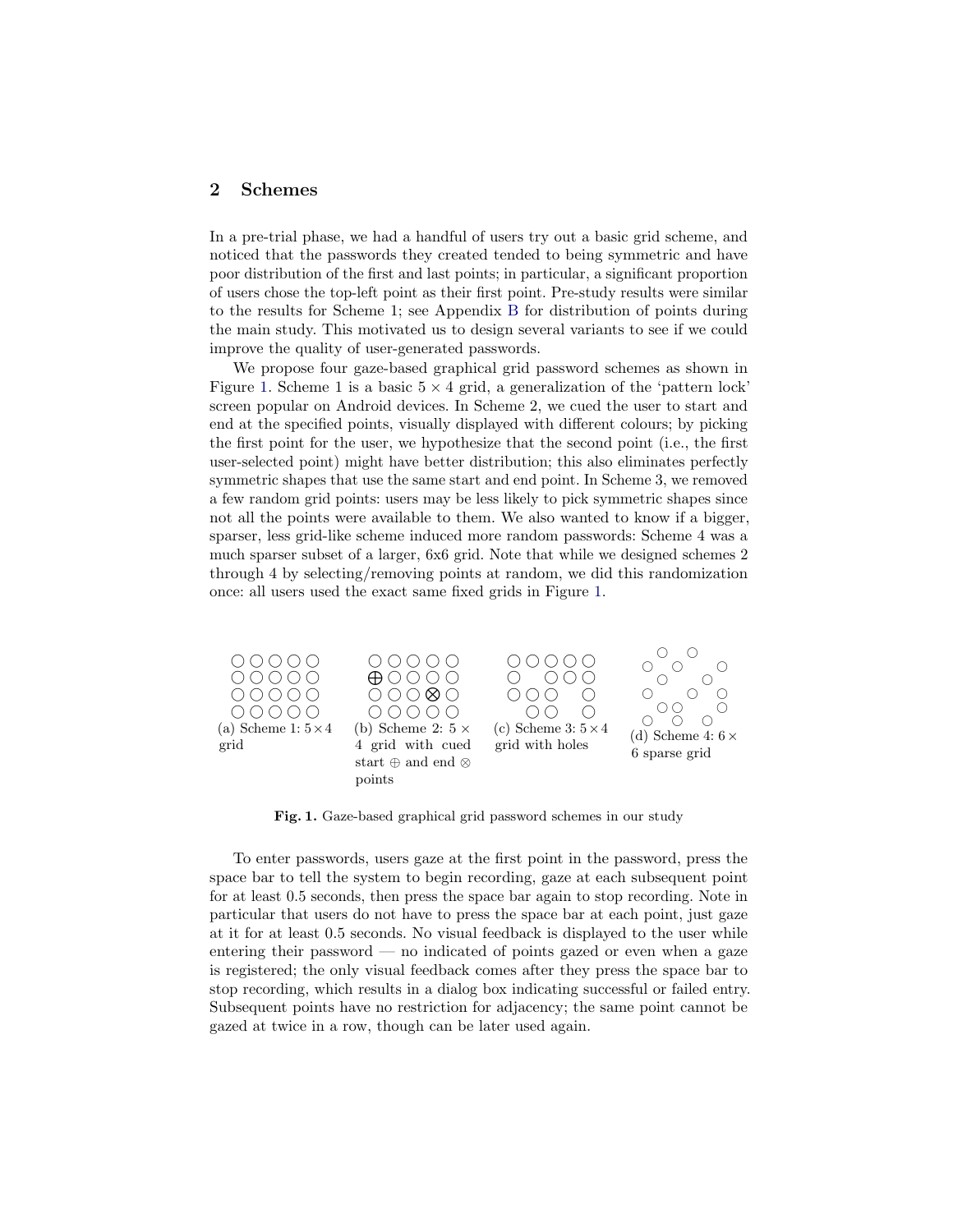The entry grid was displayed on a 19" monitor running at a resolution of  $1920 \times 1080$  pixels. Gaze points were displayed as circles of radius 65 pixels with a  $11 \times 11$  pixel 'cross'  $(+)$  displayed in the centre of the circle to help users focus on a target. The user did not need to gaze directly at the circle: we took the closest circle to their gaze fixation.

### 3 Experiment Design

We conducted a within-subjects lab study. Participants were approached through personal contacts and received no compensation; the study was approved by the university's ethics board.

A standard Windows 7 desktop PC with a 19" monitor was equipped with a Mirametrix S2 Eye Tracker, placed just below the monitor. The device has a data rate of 60 Hz with infrared binocular tracking. The accuracy range is  $0.5°$ to 1◦ and the drift range is less than 0.3◦ . Our gaze-based password scheme was a custom-written C# program.

Each participant was assigned to use three of the four schemes: all participants used Schemes 1 and 2, and were randomly assigned to either Scheme 3 or 4. First, participants were introduced to the system and ran the eye-tracker's 9-point calibration routine. We told users to gaze at points for at least 1 second, even though the system would register a gaze after just 0.5 seconds. For each of the three schemes assigned (1, then 2, then either 3 or 4) participants were directed to (a) create a new password "of at least 6 points that would be easy for [them] to remember but hard for others to guess"; (b) confirm the password; (c) answer three short survey questions<sup>[3](#page-3-0)</sup>; and (d)  $login$  using the password. After doing this for the three assigned schemes, the participant did (e) a final login using the password from Scheme 1. During confirmation and login sub-tasks, participants could keep trying until successful, skip the task, or restart the task (recreate and reconfirm a new password).

The login (d) after sub-task (c) and the final login at the end were designed to test recall after a passage of time. The login (d) after distraction task (c) typically occurred approximately 1 minute after completing steps  $(a)$ – $(b)$ . This is similar to the 30-second distraction task of Forget et al. [\[12\]](#page-10-3).

The final login (e) in Scheme 1 typically occurred approximately 10 minutes after completing steps  $(a)$ – $(d)$  for Scheme 1. In fact, in our study we also emailed participants two days after their participation, asking them to reply with the scheme 1 password, but not enough participants responded for us to report results.

It should be noted that, by having all subjects proceed sequentially through the tasks, a potential learning effect is introduced in which users find the later schemes easier to use: thus *usability* results may not be fully comparable between schemes. However, studies have found that security behaviour can change if the user has been "primed" for security (for example, Whalen and Inkpen [\[27\]](#page-11-12) found

<span id="page-3-0"></span><sup>3</sup> Survey questions in Appendix [A.](#page-11-13) User password dataset and Java code for metrics available at <http://eprints.qut.edu.au/58524/>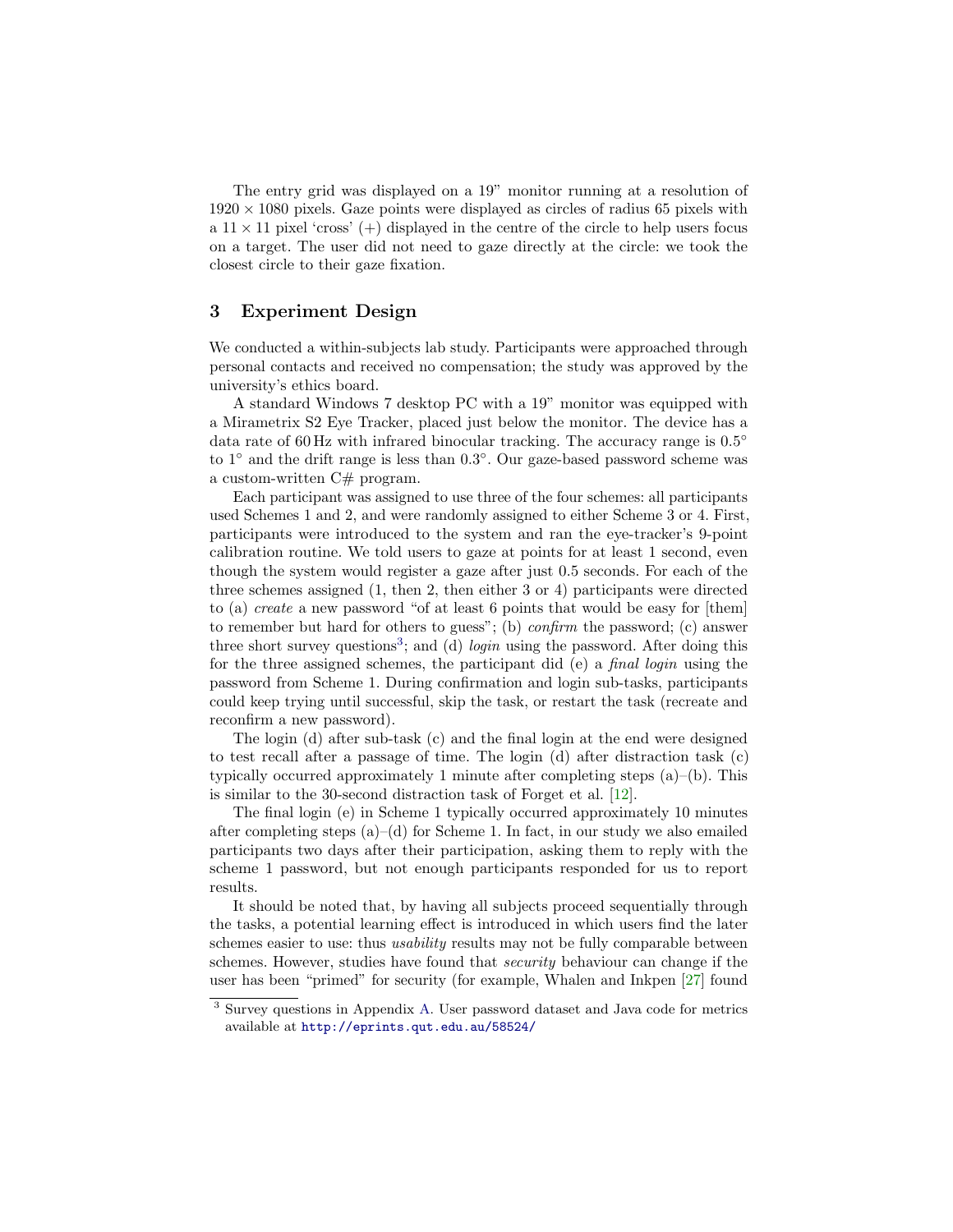that no users looked for web browser security indicators before being asked to do so). In our context, this means that a user who sees scheme 2 before scheme 1 may choose different start/end points in scheme 1 than had she seen scheme 1 before scheme 2. To compare password quality consistently across schemes and to avoid priming subjects to choose more random or asymmetric passwords in scheme 1, we used a fixed sequence of tasks. This tradeoff between learning effects in usability or in password security seems to be inherent to any study where subjects use multiple variants.

Participants were randomly assigned to either scheme 3 or scheme 4 before they arrived; time constraints prevented us from having participants use both schemes.

Some of our survey questions, regarding security and computer expertise, are a subset of the survey questions of Arianezhad et al. [\[2\]](#page-10-13).

#### 4 Results

We had 25 participants total, though the eye-tracking equipment only recorded results for 22 of them due to astigmatisms. Participants ranged in age from 19–41 with an average age of 26.1. Most had a high degree of computer expertise; only 1 reported using Android pattern lock.

To help the reader understand what types of passwords are entered by users, we include in Appendix [C](#page-15-0) the points for the passwords entered by our users in Scheme 1.

#### 4.1 Security

Since passwords in our scheme are user-generated, not randomly generated, it is not appropriate to assume that all possible passwords are equally likely. Table [1](#page-5-0) reports several measures of password randomness; cells in sections (b)–(d) of the table are of the form  $a/b$ , where a is the value of the metric for passwords our users created and b is the value for passwords generated uniformly at random, computed either algebraically (for (b)) or on a sample of 100000 passwords of length 7 generated uniformly at random (for (c) and (d)).

Password length. Users were directed to create a new password "of at least 6 points that would be easy for [them] to remember but hard for others to guess". As reported in Table [1,](#page-5-0) the average length of passwords in all schemes around 71/<sup>3</sup> characters. Note that in Scheme 2, users seemed to interpret this instruction for length of at least 6 as including the cued start and end points, hence in the table we report only the number of user-selected—and hence secret—points.

Point frequency. For all four schemes, the frequency of points selected by users is quite close to random: for example, in Scheme 1, the entropy of user-selected points is 4.11 bits, compared to the maximum 4.32 bits for random points.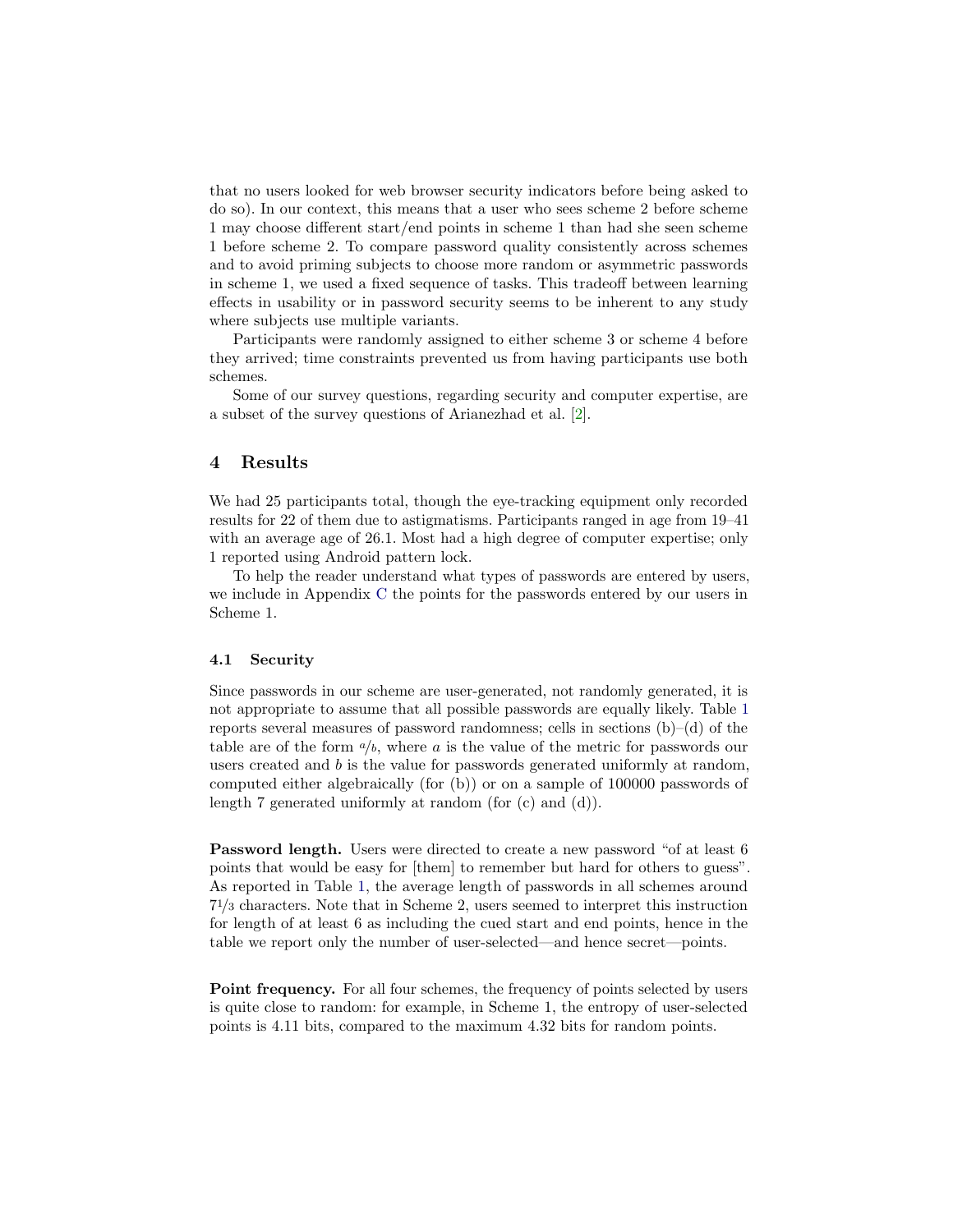|                                                                                  | Scheme $1\vert$ | Scheme 2                                                 |            | Scheme 3 Scheme 4                                            |  |  |  |
|----------------------------------------------------------------------------------|-----------------|----------------------------------------------------------|------------|--------------------------------------------------------------|--|--|--|
|                                                                                  | Grid            | Grid with                                                |            | Grid with Sparse grid                                        |  |  |  |
|                                                                                  |                 | cued start/end                                           | holes      |                                                              |  |  |  |
| (a) User-generated password length                                               |                 |                                                          |            |                                                              |  |  |  |
| $Mean^*(SD)$                                                                     | 7.59(2.42)      | 5.36(2.01)                                               |            | $\left 7.33\right\rangle(2.69)\left 7.23\right\rangle(1.64)$ |  |  |  |
| (b) Binary entropy of points                                                     |                 |                                                          |            |                                                              |  |  |  |
| All                                                                              | 4.11/4.32       | 3.87/4.17                                                | 3.75/4.00  | 3.95/4.00                                                    |  |  |  |
| $First^{\dagger}$                                                                | 2.18/4.32       | 2.54/4.25                                                | 2.50/4.00  | 2.78/4.00                                                    |  |  |  |
| $Last^{\dagger}$                                                                 | 3.54/4.32       | 2.63/4.25                                                | 2.50/4.00  | 2.14/4.00                                                    |  |  |  |
| (c) Binary entropy of stroke direction & length <sup><math>\ddagger</math></sup> |                 |                                                          |            |                                                              |  |  |  |
|                                                                                  | 3.47/5.65       | 3.05/5.54                                                | 3.20/5.64  | 3.73/6.33                                                    |  |  |  |
|                                                                                  |                 | (d) Symmetry $score^{\ddagger}$ (higher = more symmetry) |            |                                                              |  |  |  |
| Vertical                                                                         | 0.71/0.58       | 0.70/0.55                                                | 0.66/0.57  | 0.48/0.47                                                    |  |  |  |
| Horizontal                                                                       | 0.66/0.57       | 0.68/0.59                                                | 0.63/0.56  | 0.43/0.46                                                    |  |  |  |
|                                                                                  |                 | (e) Search estimate for 7-point passwords                |            |                                                              |  |  |  |
| Theoretical                                                                      | $2^{30.2}$      | $2^{29.4}$                                               | $2^{28.0}$ | $2^{28.0}$                                                   |  |  |  |
| Point entropy                                                                    | $2^{28.8}$      | $2^{27.1}$                                               | $2^{26.3}$ | $2^{27.7}$                                                   |  |  |  |
| First+strokes                                                                    | $2^{23.0}$      | $2^{20.8}$                                               | $2^{21.7}$ | $2^{25.2}$                                                   |  |  |  |

<span id="page-5-0"></span>Table 1. Security metrics for user-generated passwords versus uniformly random passwords

<sup>∗</sup> For Scheme 2: excluding cued start/end points.

<sup>†</sup> First  $\&$  last *user-selected* points. Thus, for Scheme 2: second  $\&$  second-last.

‡ Values for uniformly random passwords calculated from 100000 uniformly randomly generated samples of length 7.

However, first and last user-selected points are not very random. In Scheme 1, the entropy of user-selected first points was just 2.18 out of 4.32 bits; in fact 50% of user-generated passwords started in the top-left corner. Scheme 2 was no better: the second and second-last points (i.e., the first and last user-selected points) were clustered around the cued points and had low entropy (2.54 and 2.63 out of 4.25 bits). Frequency tables for all, first, and last points of all schemes are given in Appendix [B.](#page-13-0)

Strokes. We next consider the distribution of "strokes", meaning the direction and length between subsequent points. For example, a password where the first point was  $(1, 1)$  and the second point was  $(2, 3)$  corresponds to the stroke  $(1\downarrow, 2\rightarrow)$ . We observed that the entropy of strokes in user-generated passwords is quite poor, in all cases between 55% and 62% of the entropy of strokes in randomly generated passwords. Frequency tables for stroke distribution for all schemes are given in Appendix [B.](#page-13-0)

Symmetry. We observed that many users entered passwords that looked to be quite symmetric. For example, consider the fifth password (second row, second column) in Appendix [C](#page-15-0) that was entered by participant #5 entered in Scheme 1.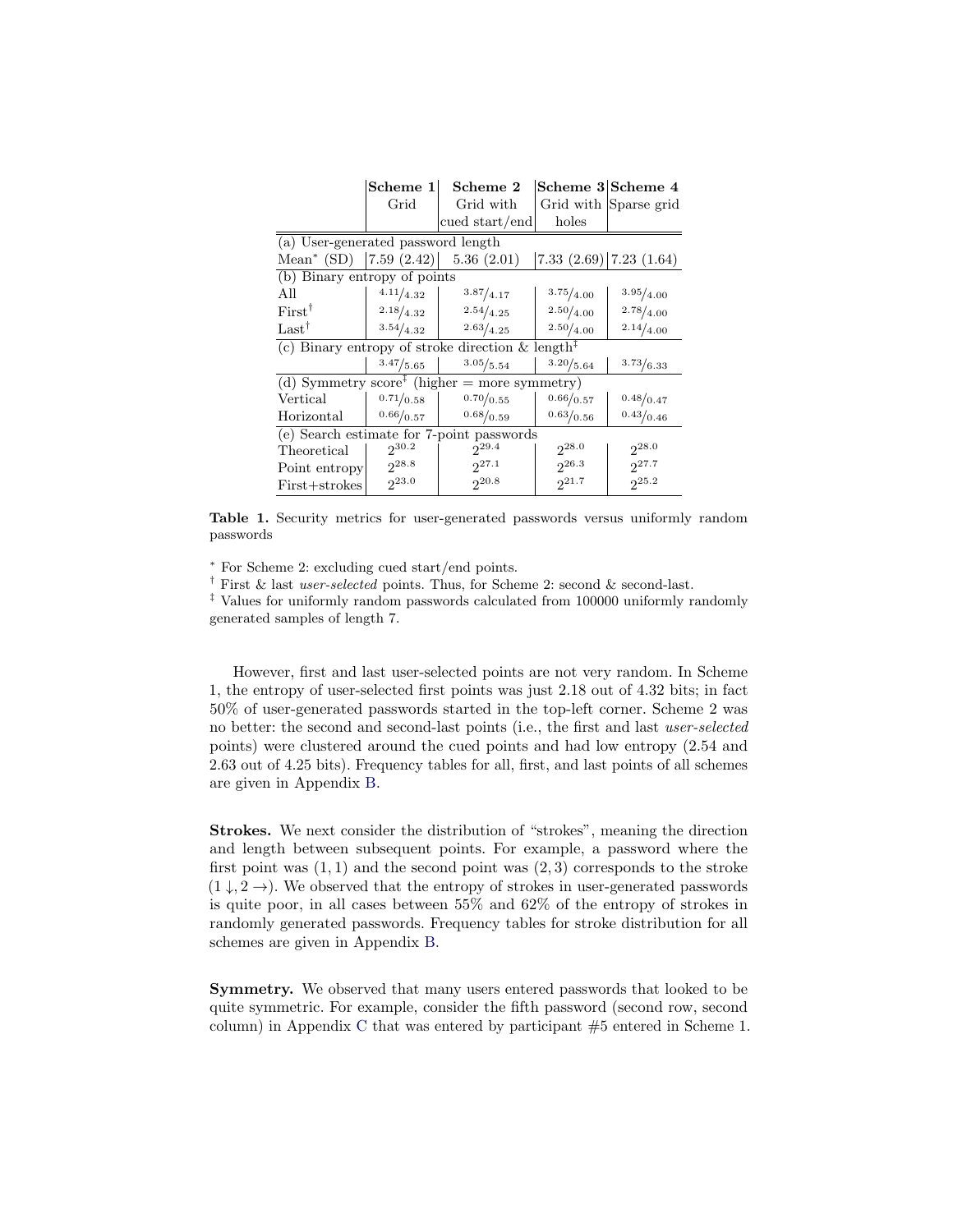We devised a metric to measure the symmetry present in a graphical grid password based in part on symmetry analyses of free-form drawmetric schemes [\[16](#page-10-14)[,18\]](#page-11-9). The vertical (respectively, horizontal) symmetry score is computed as follows: for each possible vertical (horizontal) axis (axes exist either in between or along columns (rows) of points), fold along the axis, count the number of password points that match on both sides of the fold, and divide by the total number of password points; the vertical (horizontal) symmetry score is the maximum over all possible axes. (Note that both previous works on symmetry analyses of drawmetric schemes include at least some off-centre axes [\[16\]](#page-10-14) or maximize over all possible axes [\[18\]](#page-11-9).)

For example, for the firth password in Appendix [C,](#page-15-0) the vertical symmetry score is 1.0, since by folding along the optimal vertical axis (through the third column), we have perfect overlap, whereas the horizontal symmetry score is  $7/8 = 0.875$ , since by folding along the optimal horizontal axis (through the second row), we have 7 of 8 points overlapping.

Note that although schemes 2–4 are somewhat asymmetric by design, the symmetry score does not become obsolete. Rather, the question becomes: are usergenerated passwords more or less symmetric that randomly generated passwords in the same scheme?

As seen in Table [1\(](#page-5-0)d) Schemes 1, 2, and 3 had higher vertical and horizontal symmetry scores than randomly generated passwords, suggesting that Schemes 2 and 3 did not introduce much "asymmetry". However, user-generated passwords in Scheme 4 were as asymmetric as random passwords.

Password space estimate. We used the above password metrics to estimate an upper-bound on the amount of work to search for a 7-point password using three different strategies: the theoretical search space (computed as 7 · (ideal entropy of all points)); based on the point entropy of user-generated passwords  $(7 \cdot$  (user entropy of all points)); and  $first+strokes$ , based on the entropy of the first point and subsequent strokes of user-generated passwords ((user entropy of  $1<sup>st</sup>$  point) + 6 · (user entropy of strokes)). For Schemes 1–3, these techniques show decreases in search space of at least 7 bits compared to the theoretical space.

Limitations. The symmetry measures we employ do not address rotational symmetry or reflection on non-vertical/horizontal axes. While such symmetries are natural [\[16\]](#page-10-14) for free-form drawmetric schemes, it is not clear how to correctly define them for grid schemes.

#### 4.2 Usability

Table [2](#page-7-0) (following reporting techniques of Forget et al. [\[12\]](#page-10-3)) reports a wide variety of metrics on the usability of our 4 schemes and compares with 3 other gaze-based schemes. We use non-parametric tests due to small sample size.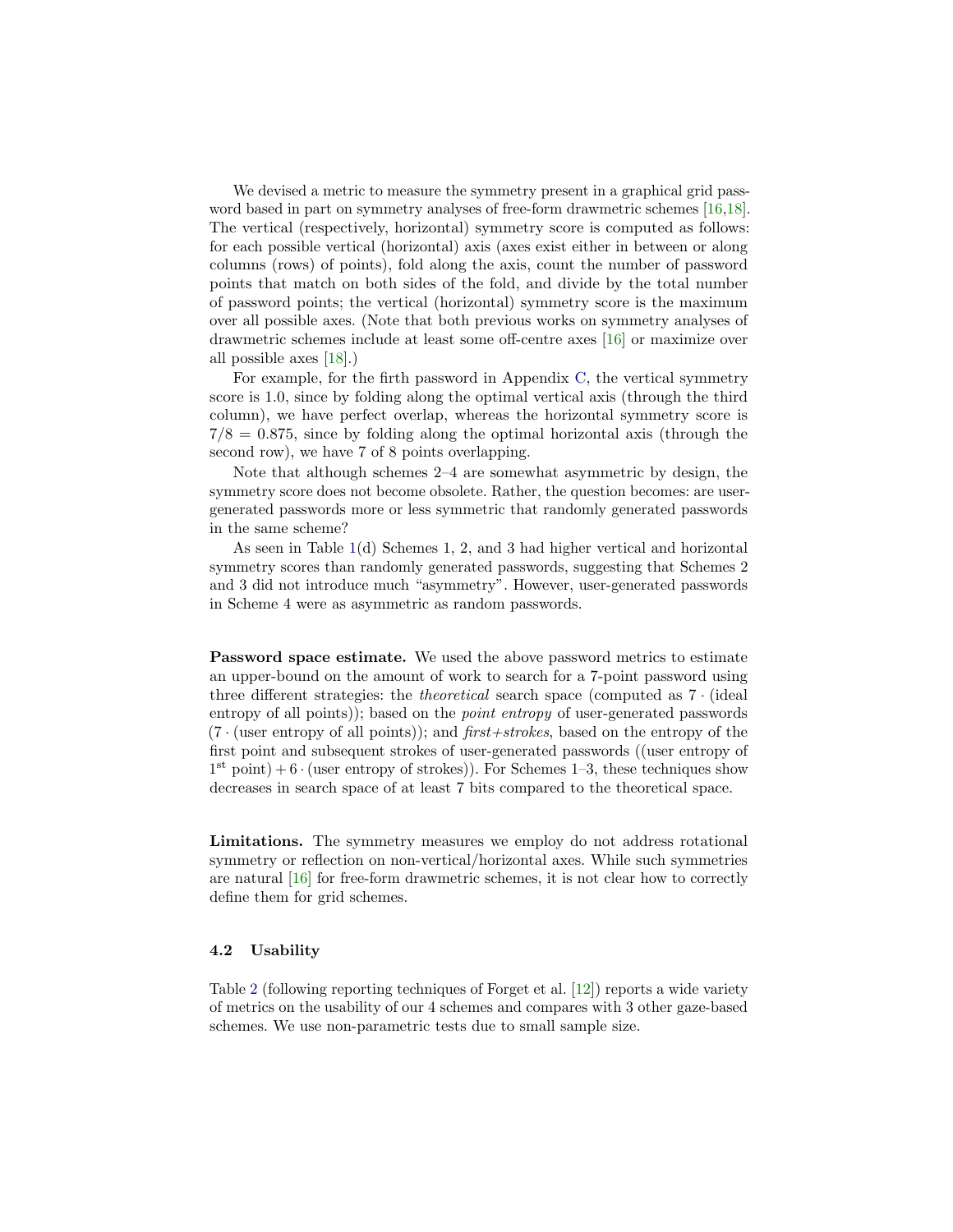|                                                                      |                  | Scheme 1 Scheme 2 |                            |                                              |                                |                                |                                                                                                                                                                    |
|----------------------------------------------------------------------|------------------|-------------------|----------------------------|----------------------------------------------|--------------------------------|--------------------------------|--------------------------------------------------------------------------------------------------------------------------------------------------------------------|
|                                                                      | Grid             | Grid with         |                            |                                              |                                |                                |                                                                                                                                                                    |
|                                                                      |                  | cued start/end    |                            |                                              |                                |                                | Scheme 3 Scheme 4 $ QGP T-51 $ EyePassShapes EyePassword<br>Crid with Sparse grid Cued-recall Grid with adjacent On-screen keyboard<br>holes<br>$\frac{1}{\log 2}$ |
| # of participants                                                    | 22               | 22                | $\infty$                   | ದ                                            | 25                             | $^{54}$                        | $\frac{18}{18}$                                                                                                                                                    |
| # of trials                                                          | 22               | 22                | $\circ$                    | ಜ                                            | $\overline{169}$               |                                |                                                                                                                                                                    |
| Mean creates per participant                                         | 1.09             | $\frac{1}{25}$    | 1.89                       | 2.77                                         |                                |                                |                                                                                                                                                                    |
| Successful confirms on 1 <sup>st</sup> try                           | 81%              | 84%               |                            | $38\%$                                       | 67%                            | $\mid$                         |                                                                                                                                                                    |
| Successful confirms on $\leq 3$ tries                                |                  |                   | 267%<br>79%                | %80                                          | $82\%$                         |                                |                                                                                                                                                                    |
| Successful logins on 1 <sup>st</sup> try                             | 92<br>23%<br>91% | 2518<br>2518      | $\%68$                     | $54\%$                                       | 28                             | 86%                            | %26                                                                                                                                                                |
| Successful logins on $\leq 3$ tries                                  |                  | 268               | 100%                       | 2622                                         | 93%                            | $\overline{\phantom{a}}$       |                                                                                                                                                                    |
| Successful final logins on 1 <sup>st</sup> try                       | $45\%^\ast$      |                   |                            |                                              |                                | 57%                            |                                                                                                                                                                    |
| Successful final logins on $\leq 3$ tries                            | 55%*             | Ī                 |                            | I                                            | I                              | I                              |                                                                                                                                                                    |
| Mean confirm errors per trial                                        | 0.18             | 89.0              | 0.89                       | 1.54                                         | 1.21                           | I                              |                                                                                                                                                                    |
| Mean login errors per trial                                          | 0.55             | 0.45              | 0.22                       | 0.64                                         | L51                            | T                              |                                                                                                                                                                    |
| Mean (SD) total create time                                          | 14.6(6.4)        | 19.2 (12.4)       | 24.2 (18.5)                | 38.9(41.1)                                   | 44.2(22.0)                     | $\begin{array}{c} \end{array}$ |                                                                                                                                                                    |
| Mean (SD) total confirm time                                         | 17.9(22.5)       | 21.6 (16.5)       |                            | 26.3(16.5) 36.4(42.3)  47.1(78.5)            |                                |                                |                                                                                                                                                                    |
| Mean (SD) total login time                                           | 21.4(21.9)       | 18.0 (20.2)       |                            | 19.5 $(24.0)$ 17.4 $(12.2)$ [36.7 $(35.9)$ ] |                                |                                |                                                                                                                                                                    |
| Mean (SD) succ. create time/point                                    | 1.78(0.50)       | 1.76 (0.59)       | 1.94(0.87)                 | 1.75 (0.58)                                  | $\begin{array}{c} \end{array}$ | $\mid$                         |                                                                                                                                                                    |
| Mean (SD) succ. confirm time/point[1.70 (0.51)                       |                  | 1.80 (0.62)       | 2.04 (0.98)                | $\frac{1.52}{1.52}$ (0.65)                   |                                |                                |                                                                                                                                                                    |
| Mean (SD) succ. login time/point                                     | 1.68 (0.66)      | 1.60 (0.65)       | $1.98(1.29)$   1.26 (0.93) |                                              |                                | 1.56                           |                                                                                                                                                                    |
| very easy-easy-hard-very hard)<br>Ease of use (4-point Likert scale: | $5 - 14 - 3 - 0$ | $3 - 17 - 2 - 0$  | $1-4-3-1$                  | $3-4-5-1$                                    | See [12]<br>Fig. 2             | mid-scale<br>(2.67/5)          |                                                                                                                                                                    |
|                                                                      |                  |                   |                            |                                              |                                |                                |                                                                                                                                                                    |

Table 2. Usability metrics of our schemes and other gaze-based schemes ∗ Scheme 1 final login performed 10 minutes after initial use; EyePassShapes final logins performed 5 days after initial study.

<span id="page-7-0"></span>† CGP T-51 times included username entry and calibration time; other results do not.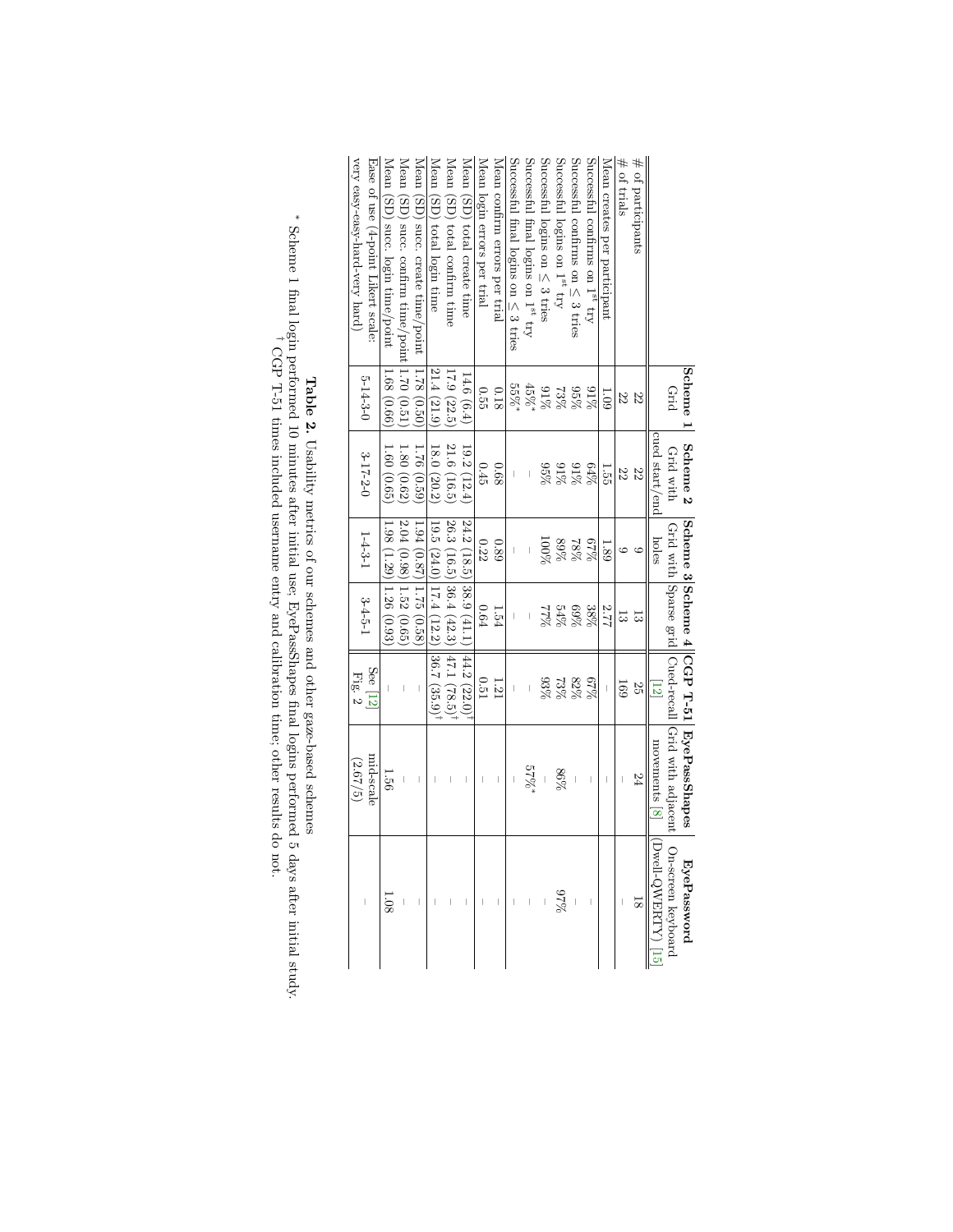Successes and errors. As described in Table [2,](#page-7-0) the mean number of password creation operations per participant in Scheme 1 was (mostly) significantly smaller than Schemes 2 (Wilcoxon signed-rank  $V = 3$ ,  $p = 0.037$ ), 3 ( $V = 0$ ,  $p = 0.098$ ), and 4 ( $V = 0$ ,  $p = 0.034$ ). Scheme 1 also required fewer tries for confirmation, but the difference was significant only versus Scheme 4 ( $V = 0$ ,  $p = 0.021$ ).

For number of tries for successful login after the short distraction task (3 survey questions,  $\sim$ 45 seconds), Schemes 1, 2, and 3 all performed well, and better than Scheme 4, though the difference was not statistically significant. However, the success rate for final logins to Scheme 1, which participants did at the end of the study after doing the Scheme 2 and Scheme 3 or 4 tasks (∼10 minutes later), was quite poor ( $\leq$  3 tries: 55%). This suggests users may forget grid passwords quickly, may become confounded when working with several grid passwords, or did not have enough repetition to ensure memorability. Our recall rate is not far off that of EyePassShapes [\[8\]](#page-10-4), though theirs was after a much longer period (5 days vs. ∼10 minutes). A Spearman rank correlation test observed no statistically significant correlation between password length and number of confirmation or login errors.

Times. Table [2](#page-7-0) reports for creation, confirmation, and login. Note that we report two different types of times:

- total time required for creation, confirmation, or login, which includes time elapsed during errors and re-tries, but does not include eye-tracker calibration
- $-$  time per point for *successful* creation, confirmation, or login, which includes only the time elapsed during the entry that actually succeeded, and is averaged on a per point basis.

We report both times to allow meaningful comparison with other schemes, some of which (Cued Gaze Points (CGP) T-51) reported total time and some of which (EyePassShapes, EyePassword) reported successful time. Note CGP T-51 [\[12\]](#page-10-3) times also include time for a 1-point calibration and keyboard-based username entry; all other times do not include calibration or username entry. At the start of the study, we used our device manufacturer's 9-point calibration, which requires  $\sim$ 20 seconds.

Times required for Schemes 1, 2, and 3 were fairly similar, whereas Scheme 4 had higher creation and confirmation times. Due to high standard deviation, only a few of the differences in means were statistically significant: creation time, Scheme 1 vs. 4 (Wilcoxon signed-rank  $V = 16$ ,  $p = 0.043$ ); confirmation time, Scheme 1 vs. 2 ( $V = 63$ ,  $p = 0.041$ ) and 1 vs. 4 ( $V = 6$ ,  $p = 0.006$ ).

Since we allowed users to choose the length of their password, we separately report times for just the successful creation/confirmation/login operations, averaged over the number of points in the password. Mean time per point is relatively consistent across all schemes and tasks: on average, users require 1.77 seconds per spot. Hence, an experienced user who makes no errors should be able to login with a 7-point password in around 12 seconds or less.

Our times are generally comparable with other schemes. In particular, perpoint time during successful logins (ranging from 1.26–1.98 seconds per point) is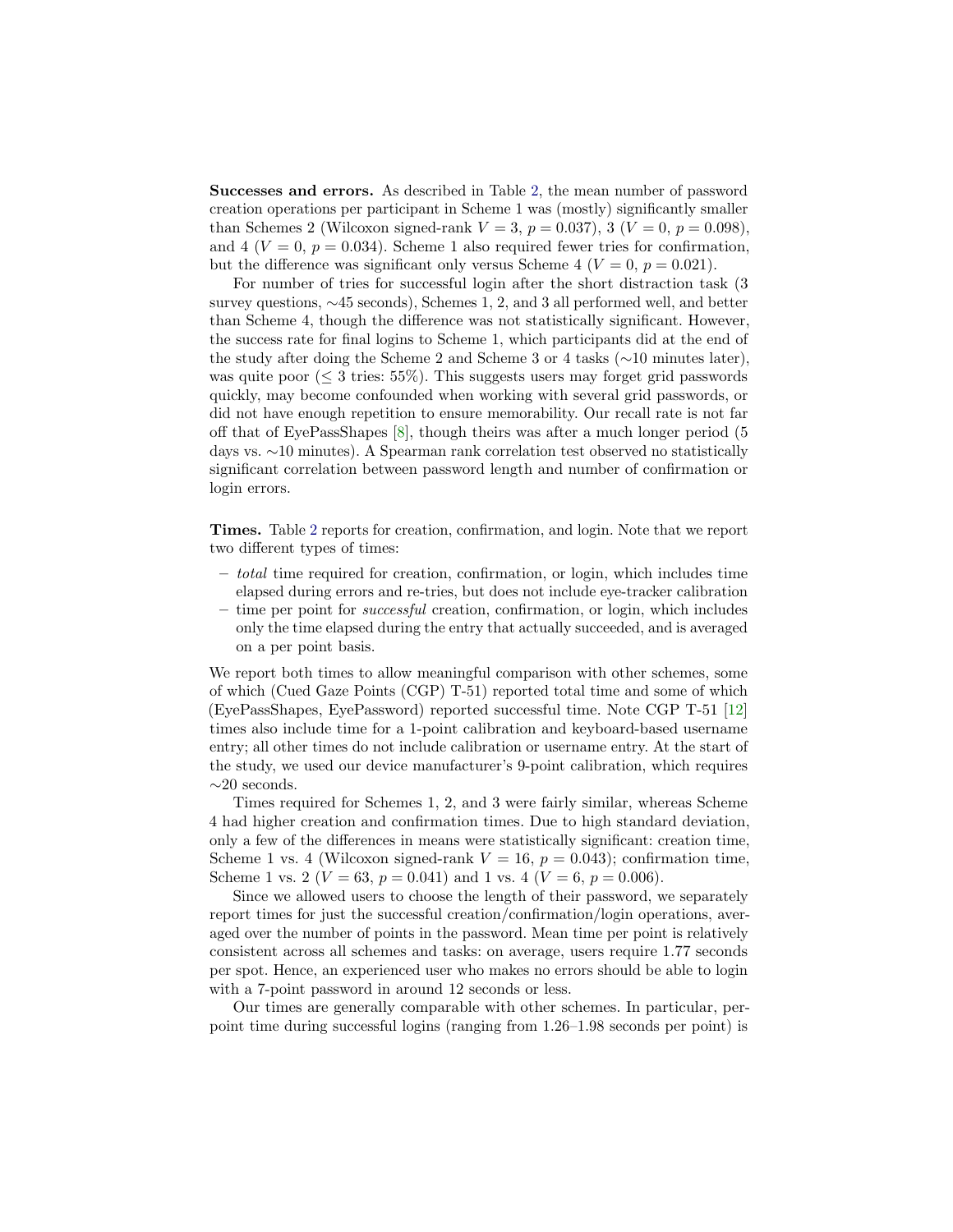on par with that for EyePassShapes (1.56 seconds), although a bit higher than EyePassword (1.08 seconds per point).

User perception. For each scheme, participants rated "how difficult it was to complete the task" on a 4-point Likert scale (very easy, easy, hard, very hard). Nearly all participants rated Schemes 1 and 2 easy or very easy (slightly lower than Cued Gaze-Points [\[12\]](#page-10-3); higher than EyePassShapes [\[8\]](#page-10-4)), but only about half did for Schemes 3 and 4.

## 5 Conclusion

We have studied the usability and security of various recall-based graphical grid password schemes when used with gaze-based user interfaces. Though it can be difficult to precisely compare usability results across studies, in general our success rates and entry times are comparable with existing gaze-based cuedrecall schemes. We give the first thorough treatment of the quality of passwords generated by users in graphical grid password schemes.

Assessing the strength of user-generated passwords on a variety of metrics is essential. User-generated graphical passwords may perform well on some metrics but poorly on others. Thus, for user-generated passwords, a simple passwordspace calculation in which all potential passwords are considered equally likely is overly optimistic. We have proposed the first metrics for assessing randomness of grid password schemes, which can be applied to all grid schemes, including for example Android pattern lock. In all of our schemes, the distribution of the first and last user- points was quite poor. The distribution of strokes between subsequent points in a password was also quite poor. Our attempt in Scheme 4 at increasing asymmetry in user-generated passwords worked, but at the cost of significantly longer creation and confirmation time and significantly lower confirmation and login success rates. Of the four schemes we proposed, the basic grid scheme, Scheme 1, seems to provide the best ease-of-use (high success rates, small time), with password distribution quality comparable to the other schemes.

Larger-scale real-world studies testing gaze-based graphical grid password scheme would provide insight into several open questions, such as the usability of gaze-based authentication in a non-laboratory setting, generalization to other user populations, suitability for users with disabilities, long-term recall rates, whether use of multiple grid passwords has a confounding effect, and the relative security of human-generated grid passwords in settings with more realistic risks.

#### Acknowledgements

The authors gratefully acknowledge helpful discussions with Margot Brereton and Daniel Johnson.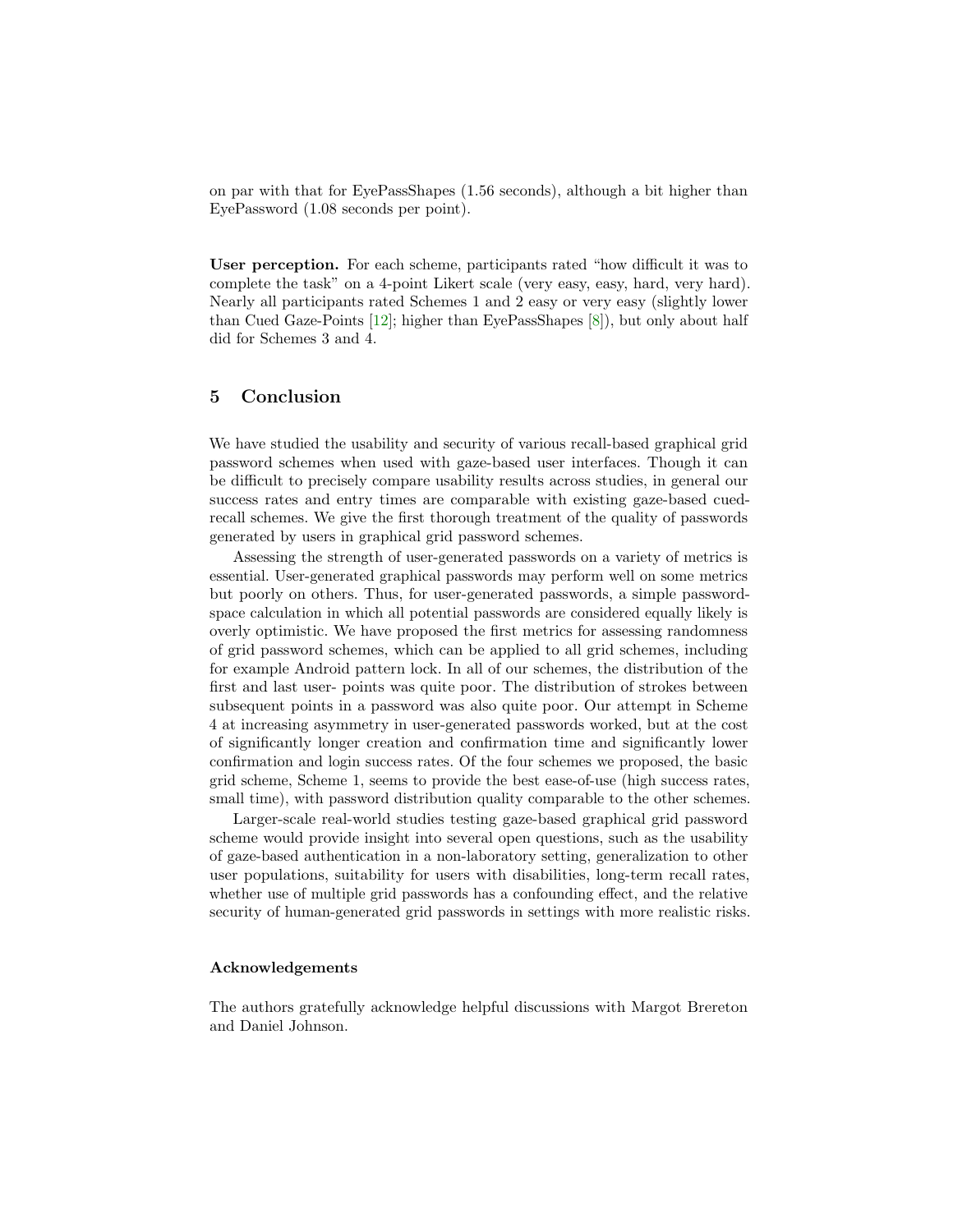### References

- <span id="page-10-15"></span>1. Proc. 30th International Conference on Human Factors in Computing Systems (CHI) 2012. ACM (2012)
- <span id="page-10-13"></span>2. Arianezhad, M., Camp, L.J., Kelley, T., Stebila, D.: Comparative eye tracking of experts and novices in web single sign-on. In: Proc. 3rd ACM Conference on Data and Application Security and Privacy (CODASPY) 2013 (2013), to appear. Available at <http://www.douglas.stebila.ca/research/papers/acks13/>
- <span id="page-10-9"></span>3. Aviv, A.J., Gibson, K., Mossop, E., Blaze, M., Smith, J.M.: Smudge attacks on smartphone touch screens. In: USENIX WOOT 2010 (2010), [https://www.usenix.](https://www.usenix.org/conference/woot10/smudge-attacks-smartphone-touch-screens) [org/conference/woot10/smudge-attacks-smartphone-touch-screens](https://www.usenix.org/conference/woot10/smudge-attacks-smartphone-touch-screens)
- <span id="page-10-0"></span>4. Biddle, R., Chiasson, S., van Oorschot, P.C.: Graphical passwords: Learning from the first twelve years. ACM Computing Surveys 44(4), 19:1–19:41 (September 2012)
- <span id="page-10-6"></span>5. Bond, M.: Comments on Gridsure authentication. Online (March 2008), [http:](http://www.cl.cam.ac.uk/~mkb23/research/GridsureComments.pdf) [//www.cl.cam.ac.uk/~mkb23/research/GridsureComments.pdf](http://www.cl.cam.ac.uk/~mkb23/research/GridsureComments.pdf)
- <span id="page-10-11"></span>6. Bulling, A., Alt, F., Schmidt, A.: Increasing the security of gaze-based cued-recall graphical passwords using saliency masks. In: Proc. 30th International Conference on Human Factors in Computing Systems (CHI) 2012 [\[1\]](#page-10-15), pp. 3011–3020
- <span id="page-10-2"></span>7. Davis, D., Monrose, F., Reiter, M.K.: On user choice in graphical password schemes. In: Proc. 13th USENIX Security Symposium. pp. 151–164 (2004), [http://static.](http://static.usenix.org/event/sec04/tech/davis.html) [usenix.org/event/sec04/tech/davis.html](http://static.usenix.org/event/sec04/tech/davis.html)
- <span id="page-10-4"></span>8. De Luca, A., Denzel, M., Hussmann, H.: Look into my eyes!: can you guess my password? In: Proc. 5th Symposium on Usable Privacy and Security (SOUPS) 2009. pp. 7:1–7:12. ACM (2009)
- <span id="page-10-10"></span>9. De Luca, A., Hang, A., Brudy, F., Lindner, C., Hussmann, H.: Touch me once and I know it's you!: implicit authentication based on touch screen patterns. In: Proc. 30th International Conference on Human Factors in Computing Systems (CHI) 2012 [\[1\]](#page-10-15), pp. 987–996
- <span id="page-10-5"></span>10. De Luca, A., Weiss, R., Drewes, H.: Evaluation of eye-gaze interaction methods for security enhanced PIN-entry. In: Proc. 19th Australasian Conf. on Computer-Human Interaction (OZCHI) 2007. pp. 199–202. ACM (2007)
- <span id="page-10-8"></span>11. Dunphy, P., Heiner, A.P., Asokan, N.: A closer look at recognition-based graphical passwords on mobile devices. In: Proc. 6th Symposium on Usable Privacy and Security (SOUPS) 2010. pp. 3:1–3:12. ACM (2010)
- <span id="page-10-3"></span>12. Forget, A., Chiasson, S., Biddle, R.: Shoulder-surfing resistance with eye-gaze entry in cued-recall graphical passwords. In: Proc. 28th International Conference on Human Factors in Computing Systems (CHI 2010). pp. 1107–1110. ACM (2010)
- <span id="page-10-12"></span>13. Hayashi, E., Hong, J., Christin, N.: Security through a different kind of obscurity: evaluating distortion in graphical authentication schemes. In: Proc. of the 29th International Conference on Human Factors in Computing Systems (CHI 2011). pp. 2055–2064. ACM (2011)
- <span id="page-10-1"></span>14. Jermyn, I., Mayer, A., Monrose, F., Reiter, M.K., Rubin, A.D.: The design and analysis of graphical passwords. In: Proc. 8th USENIX Security Symposium (1999), [http://static.usenix.org/events/sec99/full\\_papers/jermyn/jermyn.pdf](http://static.usenix.org/events/sec99/full_papers/jermyn/jermyn.pdf)
- <span id="page-10-7"></span>15. Kumar, M., Garfinkel, T., Boneh, D., Winograd, T.: Reducing shoulder-surfing by using gaze-based password entry. In: Proc. 3rd Symposium on Usable Privacy and Security (SOUPS) 2007. pp. 13–19. ACM Press (2007)
- <span id="page-10-14"></span>16. Nali, D., Thorpe, J.: Analyzing user choice in graphical passwords. Technical Report TR-04-01, School of Computer Science, Carleton University (May 2004), [http://www.cs.carleton.ca/research/tech\\_reports/2004/TR-04-01.pdf](http://www.cs.carleton.ca/research/tech_reports/2004/TR-04-01.pdf)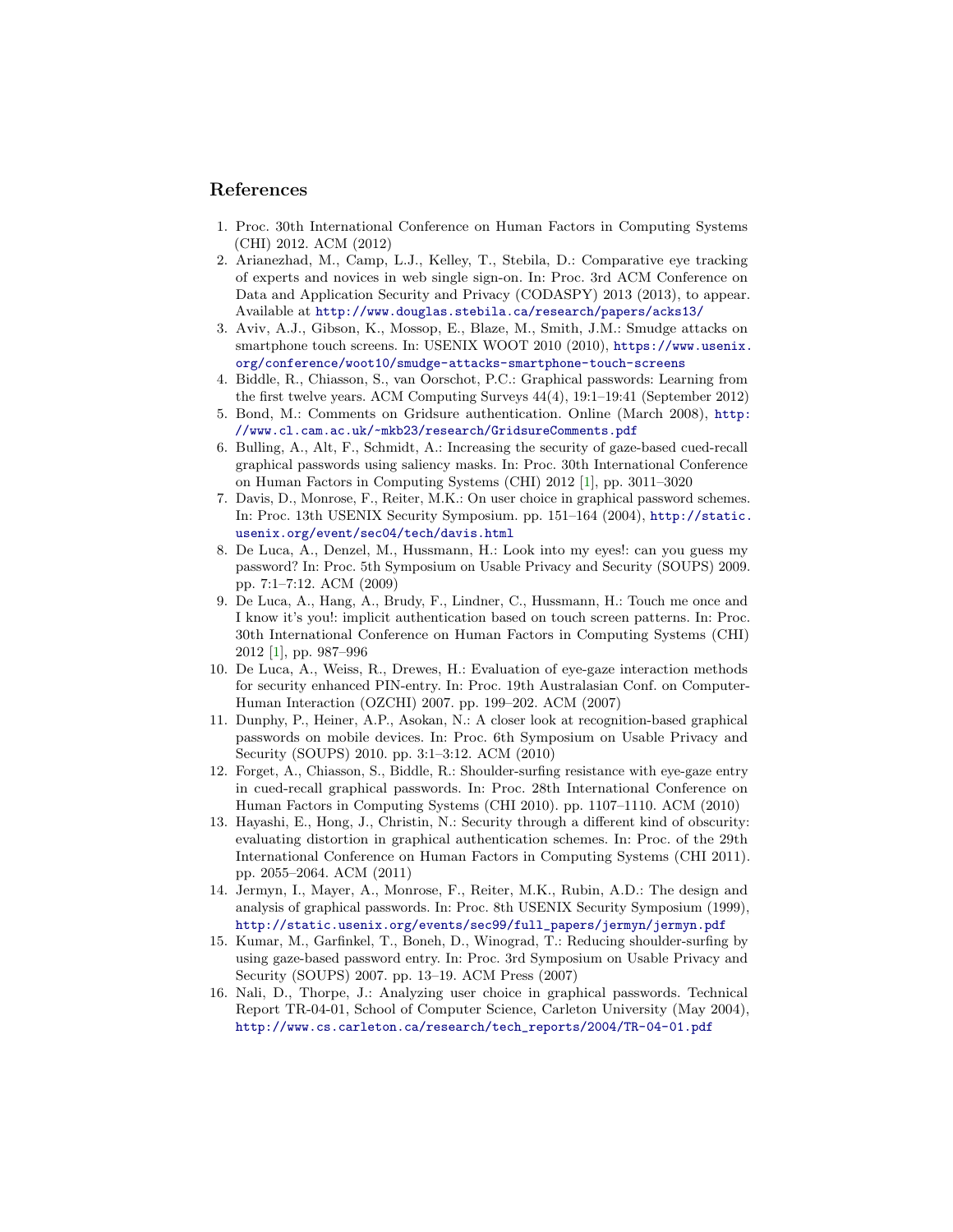- <span id="page-11-10"></span>17. van Oorschot, P.C., Salehi-Abari, A., Thorpe, J.: Purely automated attacks on passpoints-style graphical passwords. IEEE Transactions on Information Forensics and Security 5(3), 393–405 (September 2010)
- <span id="page-11-9"></span>18. van Oorschot, P.C., Thorpe, J.: On predictive models and user-drawn graphical passwords. ACM Transactions on Information and System Security 10(4), 5:1–5:33 (January 2008)
- <span id="page-11-11"></span>19. van Oorschot, P.C., Thorpe, J.: Exploiting predictability in click-based graphical passwords. Journal of Computer Security 19(4), 669–702 (December 2011)
- <span id="page-11-0"></span>20. Passfaces: The science behind Passfaces. Online (September 2001), [http://www.](http://www.passfaces.com/enterprise/resources/white_papers.htm) [passfaces.com/enterprise/resources/white\\_papers.htm](http://www.passfaces.com/enterprise/resources/white_papers.htm)
- <span id="page-11-8"></span>21. Sahami Shirazi, A., Moghadam, P., Ketabdar, H., Schmidt, A.: Assessing the vulnerability of magnetic gestural authentication to video-based shoulder surfing attacks. In: Proc. 30th International Conference on Human Factors in Computing Systems (CHI) 2012 [\[1\]](#page-10-15), pp. 2045–2048
- <span id="page-11-6"></span>22. Tafasa: PatternLock. Online, <http://www.tafasa.com/patternlock.html>
- <span id="page-11-4"></span>23. Tao, H.: Pass-Go, a new graphical password scheme. Master's thesis, University of Ottawa (2006), <http://site.uottawa.ca/~cadams/papers/HaiTaoThesis.pdf>
- <span id="page-11-2"></span>24. Weidenbeck, S., Waters, J., Birget, J.C., Brodskiy, A., Memon, N.: Authentication using graphical passwords: Basic results. In: Proc. Human-Computer Interaction International (HCII) 2005 (July 2005), [http://clam.rutgers.edu/~birget/grPssw/](http://clam.rutgers.edu/~birget/grPssw/susan3.pdf) [susan3.pdf](http://clam.rutgers.edu/~birget/grPssw/susan3.pdf)
- <span id="page-11-3"></span>25. Weidenbeck, S., Waters, J., Birget, J.C., Brodskiy, A., Memon, N.: Authentication using graphical passwords: effects of tolerance and image choice. In: Cranor, L.F., Zurko, M.E. (eds.) Proc. Symposium on Usable Privacy and Security (SOUPS) 2005. pp. 1–12. ACM (2005)
- <span id="page-11-5"></span>26. Weiss, R., De Luca, A.: Passshapes: utilizing stroke based authentication to increase password memorability. In: Proceedings of the 5th Nordic Conference on Human-Computer Interaction (NordiCHI) 2008. pp. 383–392. ACM (2008)
- <span id="page-11-12"></span>27. Whalen, T., Inkpen, K.M.: Gathering evidence: use of visual security cues in web browsers. In: Inkpen, K.M., van de Panne, M. (eds.) Proceedings of Graphics Interface 2005. Graphics Interface, vol. 112, pp. 137–144. Canadian Human-Computer Communications Society (2005), [http://portal.acm.org/citation.](http://portal.acm.org/citation.cfm?id=1089532) [cfm?id=1089532](http://portal.acm.org/citation.cfm?id=1089532)
- <span id="page-11-1"></span>28. Wright, N., Patrick, A.S., Biddle, R.: Do you see your password?: applying recognition to textual passwords. In: Cranor, L.F. (ed.) Proc. 8th Symposium on Usable Privacy and Security (SOUPS) 2012. pp. 8:1–8:14. ACM (2012)
- <span id="page-11-7"></span>29. Zakaria, N.H., Griffiths, D., Brostoff, S., Yan, J.: Shoulder surfing defence for recall-based graphical passwords. In: Cranor, L.F. (ed.) Proc. 7th Symposium on Usable Privacy and Security (SOUPS) 2011. pp. 6:1–6:12. ACM (2011)

# <span id="page-11-13"></span>A Survey

 $[In the survey questions reproduced below, we use __ to indicate that the question$ allowed a free-form answer,  $\bigcirc$  to indicate that a single choice could be made, and  $\Box$ to indicate that multiple choices could be made. Participants completed questions  $1-\frac{1}{4}$ during the distraction during Scheme 1, questions 5–8 during the distractions during Scheme 2, questions  $9-12$  during the distractions during Scheme 3 or 4, and questions 13–16 at the end of the study.]

You can skip any questions you prefer not to answer.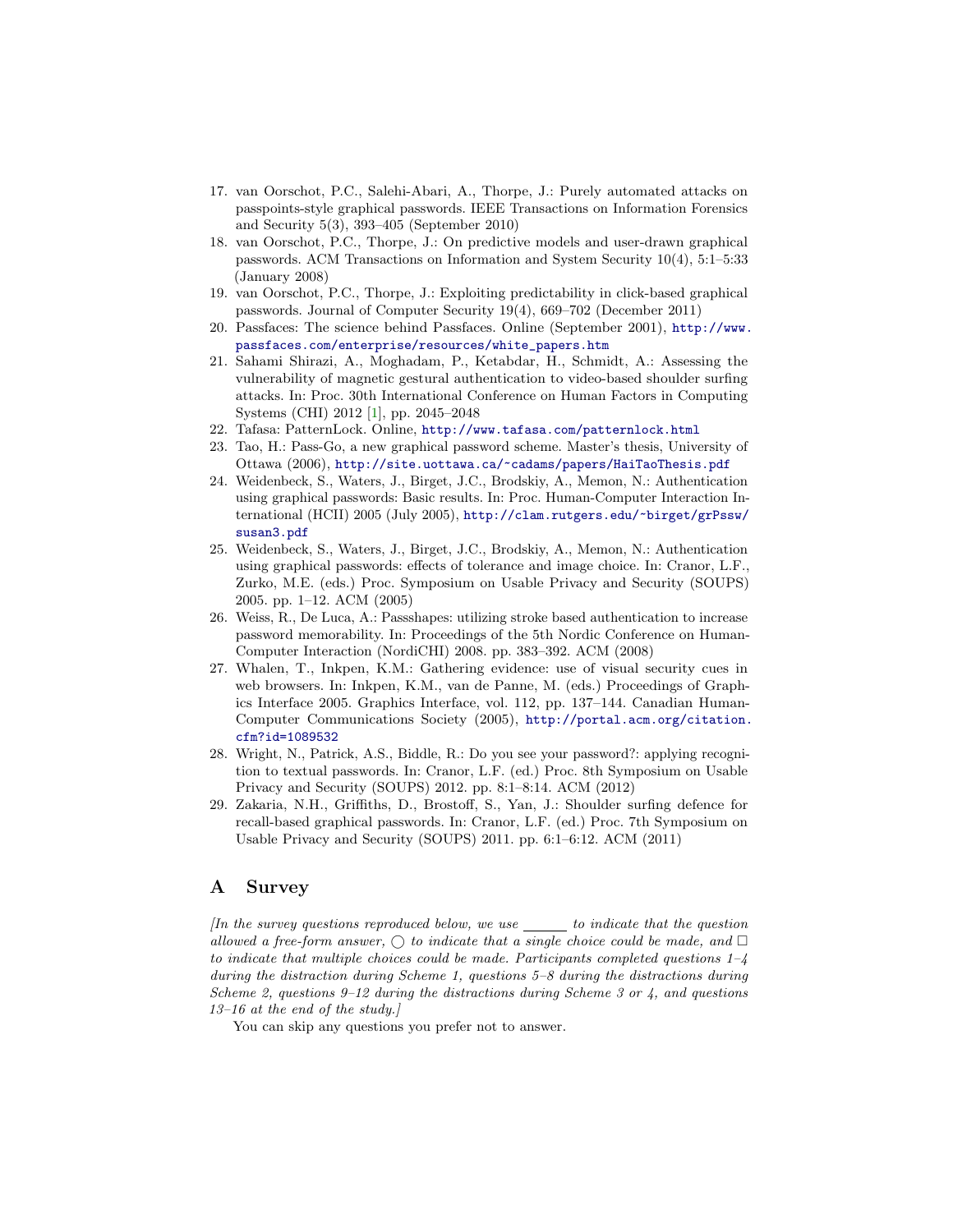- 1. What is your participant number?
- 2. What is your age?
- 3. What is your gender?
	- $\bigcap$  Male  $\bigcap$  Female  $\bigcap$  Prefer not to say
- 4. What is the highest level of education you have completed?
	- $\bigcirc$  Some high school
	- $\bigcap$  High school diploma
	- $\bigcirc$  TAFE diploma<sup>[4](#page-12-0)</sup>
	- $\bigcirc$  Some university education
	- Bachelor's degree
	- Master's degree
	- Doctoral degree
	- ◯ Other
- 5. Are you currently a student?
	- $\bigcap$  Yes  $\bigcap$  No
	- If yes, what are your year and major?
- 6. Are you currently employed?
	- $\bigcap$  Yes  $\bigcap$  No
- If yes, what is your occupation? 7. Do you use a computer daily for work?
- $\bigcirc$  Yes  $\bigcirc$  No
- 8. Do you have a degree in OR are currently studying toward a degree in an IT-related field (e.g., information technology, computer science, electrical engineering, etc.)?  $\bigcirc$  Yes  $\bigcirc$  No
- 9. Have you ever (select all that apply)
- $\Box$  Designed a website
	- $\Box$  Registered a domain name
	- $\square$  Used SSH
	- $\Box$  Configured a firewall
	- $\Box$  Created a database
	- $\Box$  Installed a computer program
	- $\Box$  Written a computer program
	- $\Box$  None of the above
- 10. Have you ever taken or taught a course on computer security?
- $\bigcirc$  Yes  $\bigcirc$  No
- 11. Please check all of the following statements that describe your password habits.
	- $\Box$  I use the same password for every website.
	- $\Box$  I have a few passwords that I use interchangeably.
	- $\Box$  I have one password that I use for important sites and another password I use for less important sites.
	- $\Box$  I use different passwords for each site.
	- $\Box$  I use my web browser's password manager to store my passwords.
	- $\Box$  I write my passwords down on a piece of paper.
	- $\Box$  I use a separate program to store my passwords.
- 12. Please specify the brand and model of your mobile phone.
- 13. If you have an iPhone, which of the following options best describes your passcode lock habits?
	- $\Box$  I have set a numerical passcode to lock/unlock my iPhone
- <span id="page-12-0"></span> $4$  [In Australia, TAFE stands for Technical and Further Education, and such institutions typically offer vocational tertiary education courses.]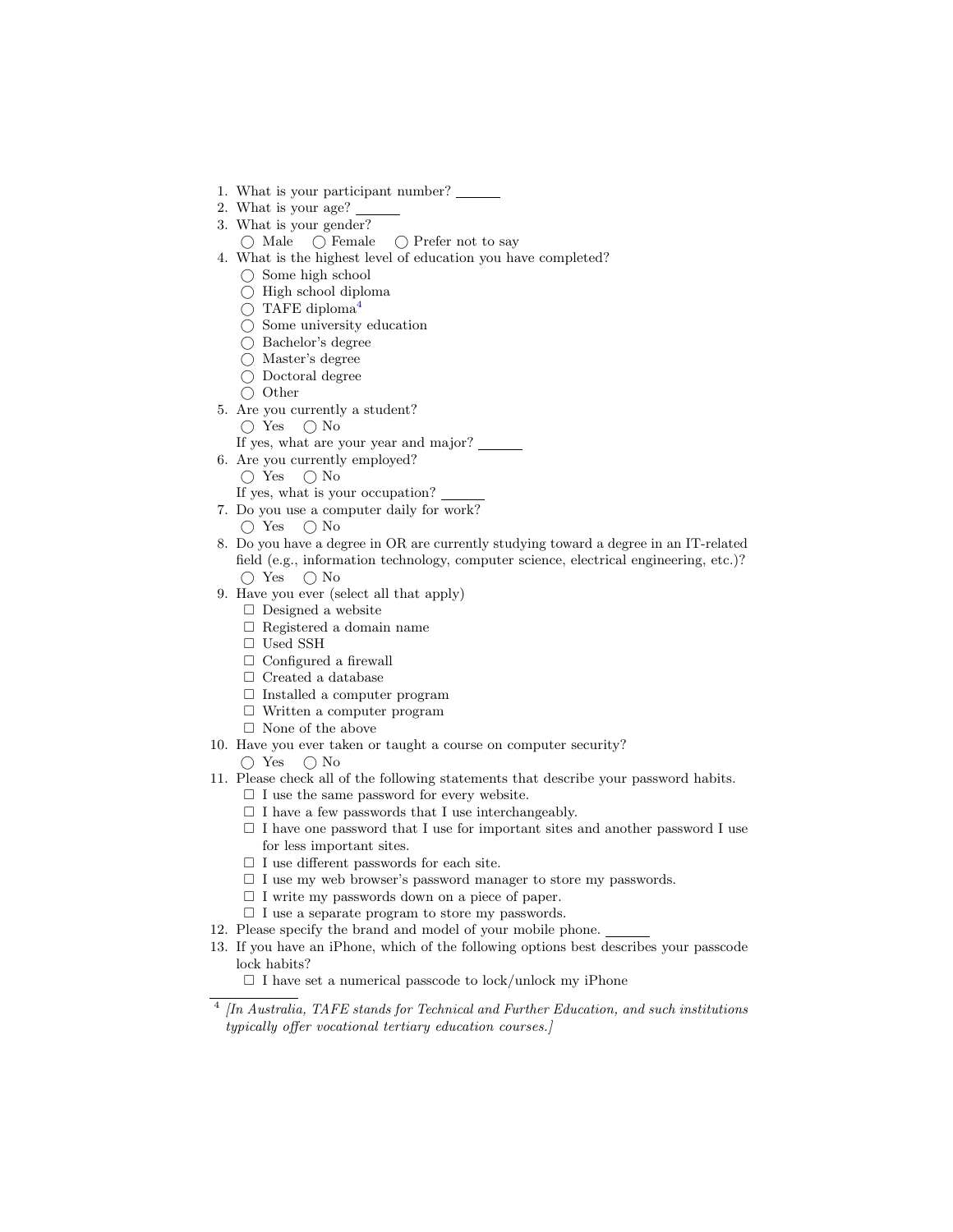- $\Box$  I have installed a third-party application to simulate Android grid lock screen on my iPhone
- $\Box$  I have no lock screen setting on my iPhone
- $\Box$  I don't have an iPhone
- 14. If your mobile supports Android, which of the following options best describes your lock screen habits?
	- $\Box$  I have set a numerical passcode to lock/unlock my mobile
	- $\Box$  I use grid lock screen on my mobile phone
	- $\Box$  I have no lock screen setting on my mobile phone
	- $\Box$  I don't use an Android mobile phone
- 15. Please rate each task in the study based on how difficult it was to complete the task (1=very easy, 2=easy, 3=hard, 4=very hard).
	- (a) T1: Creating password in a grid.
	- (b) T2: Creating password in a grid with start and end points.
	- (c) T3: Creating password in a grid with holes, if you did this task.
	- (d) T4: Creating password in an asymmetric screen, if you did this task.
- 16. After completing these tasks, would you use this password scheme if your computer was equipped with an eye-tracking device?
	- $\bigcirc$  Yes  $\bigcirc$  No
	- Why or why not?  $\_\_$

# <span id="page-13-0"></span>B Frequency Tables

#### B.1 Scheme 1: Grid

#### Scheme 1: All points

| 0.0719 0.0479 0.0838 0.0599 0.0599           |  |                                                       |  |                 |                                                                                               |                 |                 |  |
|----------------------------------------------|--|-------------------------------------------------------|--|-----------------|-----------------------------------------------------------------------------------------------|-----------------|-----------------|--|
| 0.0539 0.0778 0.0958 0.0599 0.0479           |  |                                                       |  |                 |                                                                                               |                 |                 |  |
| 0.0060 0.0479 0.0838 0.0539 0.0299           |  |                                                       |  |                 |                                                                                               |                 |                 |  |
| 0.0060 0.0240 0.0419 0.0299 0.0180           |  |                                                       |  |                 |                                                                                               |                 |                 |  |
| Scheme 1: First point                        |  |                                                       |  |                 | Scheme 1: Last point                                                                          |                 |                 |  |
| 0.5000 0.1818 0.0455 0.0000 0.0455           |  |                                                       |  |                 | 0.0455 0.0000 0.0000 0.1364 0.1364                                                            |                 |                 |  |
| $0.0909$ $0.0455$ $0.0000$ $0.0000$ $0.0000$ |  |                                                       |  |                 | 0.0455 0.0455 0.0000 0.0455 0.0455                                                            |                 |                 |  |
|                                              |  |                                                       |  |                 | 0.0000 0.0000 0.0909 0.0909 0.0000                                                            |                 |                 |  |
| $0.0000$ $0.0000$ $0.0909$ $0.0000$ $0.0000$ |  |                                                       |  |                 | 0.0000 0.0455 0.0909 0.0455 0.1364                                                            |                 |                 |  |
| Scheme 1: Stroke frequency                   |  |                                                       |  |                 |                                                                                               |                 |                 |  |
|                                              |  | $4 \leftarrow 3 \leftarrow 2 \leftarrow 1 \leftarrow$ |  | $1 \rightarrow$ | $2 \rightarrow$                                                                               | $3 \rightarrow$ | $4 \rightarrow$ |  |
|                                              |  |                                                       |  |                 | $3$ $\uparrow$ $\mid$ 0.0000 0.0000 0.0000 0.0000 0.0000 0.0000 0.0000 0.0000 0.0000 0.0000   |                 |                 |  |
|                                              |  |                                                       |  |                 | $2 \uparrow$ 0.0000 0.0000 0.0000 0.0000 0.0207 0.0000 0.0069 0.0069 0.0000                   |                 |                 |  |
|                                              |  |                                                       |  |                 | $1$ $\uparrow$ 0.0000 0.0000 0.0069 0.0207 0.0690 0.0345 0.0000 0.0069 0.0000                 |                 |                 |  |
|                                              |  |                                                       |  |                 | $0.0000$ $0.0000$ $0.0138$ $0.1310$ $0.0000$ $0.2276$ $0.0069$ $0.0000$ $0.0000$              |                 |                 |  |
|                                              |  |                                                       |  |                 | 1 1 10.0000 0.0138 0.0276 0.0276 0.2414 0.0621 0.0138 0.0138 0.0000                           |                 |                 |  |
|                                              |  |                                                       |  |                 | $2 \downarrow 0.0000$ $0.0000$ $0.0000$ $0.0069$ $0.0069$ $0.0138$ $0.0069$ $0.0000$ $0.0000$ |                 |                 |  |

2 ↓|0.0000 0.0000 0.0000 0.0069 0.0069 0.0138 0.0069 0.0000 0.0000<br>3 ↓|0.0000 0.0000 0.0000 0.0000 0.0138 0.0000 0.0000 0.0000 0.0000

#### B.2 Scheme 2: Grid with cued start/end

#### Scheme 2: All points  $0.050900033$

| <u>u.uusa u.usaz u.uaus u.uasa u.u109</u> |     |
|-------------------------------------------|-----|
| 0.0000 0.1017 0.1186 0.1017 0.0424        |     |
| 0.0085 0.1017 0.1102 0.0254 0.0424        |     |
| 0.0085 0.0254 0.0254 0.0254 0.0339        |     |
| Scheme 2: Second point                    | Sc  |
|                                           |     |
| 0.0455 0.2273 0.0000 0.0000 0.0455        | 0.0 |
| 0.0000 0.4091 0.0455 0.0000 0.0455        | 0.0 |
| 0.0455 0.0909 0.0000 0.0000 0.0000        | 0.0 |
| 0.0000 0.0455 0.0000 0.0000 0.0000        | 0.0 |

cheme 2: Second last point 0.0000 0.0000 0.0455 0.0000 0.0000 0.0000 0.0000 0.0455 0.3636 0.0000 0.0000 0.0000 0.2273 0.0455 0.0455 0.0000 0.0455 0.0455 0.1364 0.0000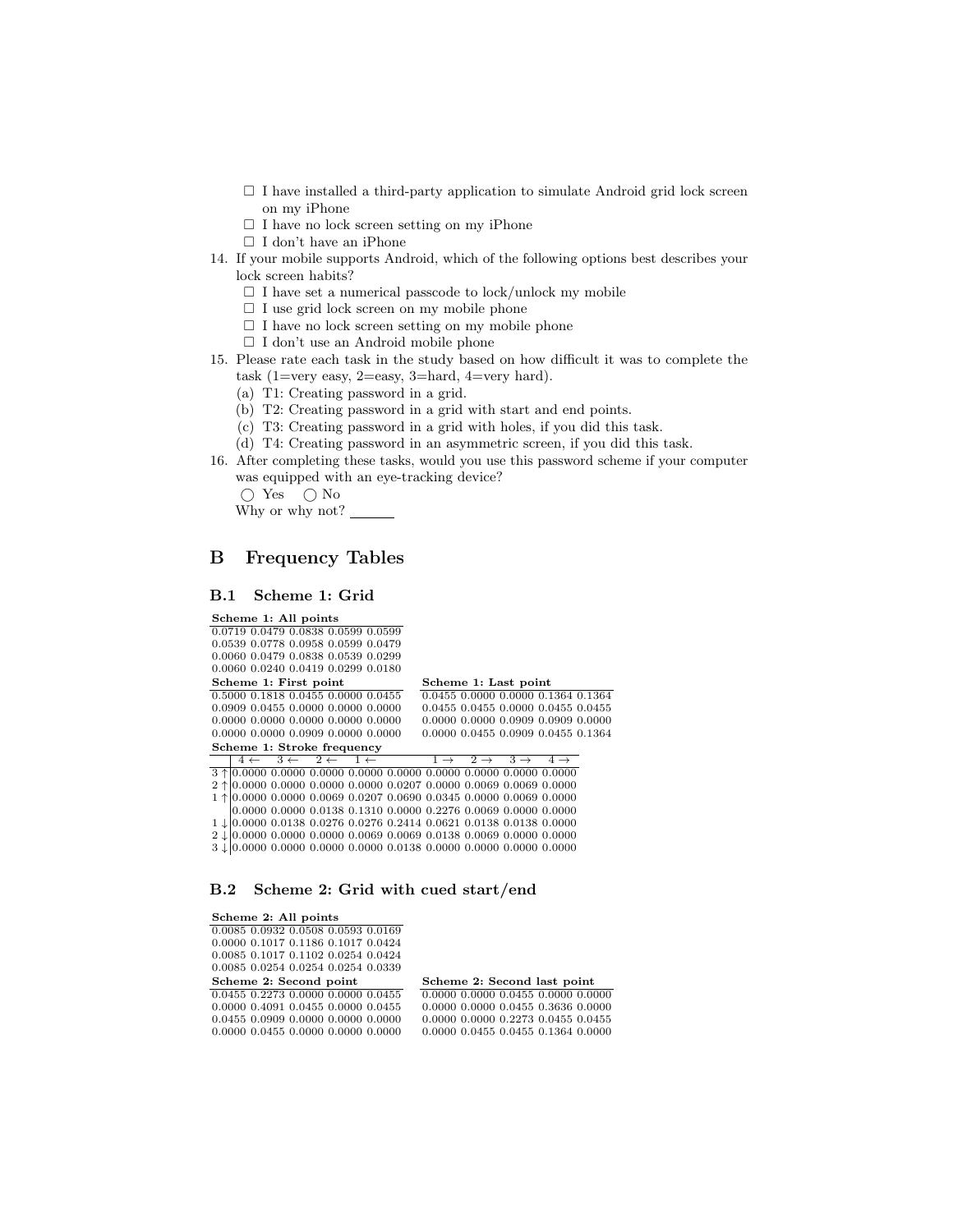| Scheme 2: Stroke frequency |  |  |  |  |
|----------------------------|--|--|--|--|
|----------------------------|--|--|--|--|

|                                                                               | $4 \leftarrow 3 \leftarrow 2 \leftarrow 1 \leftarrow$ |  | $1 \rightarrow 2 \rightarrow 3 \rightarrow 4 \rightarrow$ |  |  |
|-------------------------------------------------------------------------------|-------------------------------------------------------|--|-----------------------------------------------------------|--|--|
| $3$ $\uparrow$ 0.0000 0.0000 0.0000 0.0000 0.0000 0.0000 0.0000 0.0000 0.0000 |                                                       |  |                                                           |  |  |
| $2 \uparrow$ 0.0000 0.0000 0.0000 0.0000 0.0000 0.0000 0.0000 0.0000 0.0000   |                                                       |  |                                                           |  |  |
| $1   0.0000 0.0071 0.0071 0.0143 0.0357 0.0286 0.0000 0.0000 0.0000$          |                                                       |  |                                                           |  |  |
| $ 0.0000 0.0000 0.0071 0.0929 0.0000 0.2357 0.0000 0.0214 0.0000$             |                                                       |  |                                                           |  |  |
| 1 1 0.0000 0.0214 0.0071 0.0643 0.3357 0.0643 0.0286 0.0000 0.0000            |                                                       |  |                                                           |  |  |
| $2 \downarrow 0.0000$ 0.0000 0.0000 0.0071 0.0000 0.0000 0.0000 0.0000 0.0000 |                                                       |  |                                                           |  |  |
| $3\downarrow$ 0.0000 0.0000 0.0000 0.0000 0.0000 0.0000 0.0000 0.0000 0.0000  |                                                       |  |                                                           |  |  |

# B.3 Scheme 3: Grid with holes

| Scheme 3: All points  |                |               |                             |                                              |                                                                                  |                 |                                    |                 |                      |        |
|-----------------------|----------------|---------------|-----------------------------|----------------------------------------------|----------------------------------------------------------------------------------|-----------------|------------------------------------|-----------------|----------------------|--------|
|                       |                |               |                             | 0.0455 0.0303 0.0758 0.0303 0.0455           |                                                                                  |                 |                                    |                 |                      |        |
| 0.0455                |                |               |                             | 0.0152 0.0455 0.0303                         |                                                                                  |                 |                                    |                 |                      |        |
| 0.1061 0.1515 0.1061  |                |               |                             |                                              | 0.0303                                                                           |                 |                                    |                 |                      |        |
|                       |                | 0.1212 0.0758 |                             |                                              | 0.0455                                                                           |                 |                                    |                 |                      |        |
| Scheme 3: First point |                |               |                             |                                              |                                                                                  |                 | Scheme 3: Last point               |                 |                      |        |
|                       |                |               |                             | $0.2222$ $0.1111$ $0.0000$ $0.0000$ $0.0000$ |                                                                                  |                 | 0.0000 0.0000 0.1111 0.0000 0.0000 |                 |                      |        |
| 0.1111                |                |               |                             | 0.0000 0.0000 0.0000                         |                                                                                  | 0.0000          |                                    |                 | 0.0000 0.0000 0.2222 |        |
| 0.2222 0.0000 0.0000  |                |               |                             |                                              | 0.0000                                                                           |                 | 0.0000 0.2222 0.1111               |                 |                      | 0.0000 |
|                       |                | 0.1111 0.0000 |                             |                                              | 0.2222                                                                           |                 | 0.2222 0.1111                      |                 |                      | 0.0000 |
|                       |                |               |                             | Scheme 3: Stroke frequency                   |                                                                                  |                 |                                    |                 |                      |        |
|                       | $4 \leftarrow$ |               | $3 \leftarrow 2 \leftarrow$ | $1 \leftarrow$                               |                                                                                  | $1 \rightarrow$ | $2 \rightarrow$                    | $3 \rightarrow$ | $4 \rightarrow$      |        |
|                       |                |               |                             |                                              | $3 \uparrow$ 0.0000 0.0000 0.0000 0.0000 0.0000 0.0000 0.0000 0.0175 0.0000      |                 |                                    |                 |                      |        |
|                       |                |               |                             |                                              | $2$ $\uparrow$ 0.0000 0.0000 0.0000 0.0000 0.0000 0.0000 0.0000 0.0000 0.0000    |                 |                                    |                 |                      |        |
|                       |                |               |                             |                                              | 1 10.0000 0.0000 0.0000 0.0877 0.0877 0.0526 0.0175 0.0000 0.0000                |                 |                                    |                 |                      |        |
|                       |                |               |                             |                                              | $0.0000$ $0.0000$ $0.0000$ $0.1579$ $0.0000$ $0.1754$ $0.0175$ $0.0000$ $0.0000$ |                 |                                    |                 |                      |        |
|                       |                |               |                             |                                              | $1 \downarrow 0.0000$ 0.0000 0.0175 0.0000 0.2632 0.0175 0.0000 0.0000 0.0000    |                 |                                    |                 |                      |        |
|                       |                |               |                             |                                              | $2 \downarrow 0.0000$ 0.0000 0.0000 0.0351 0.0000 0.0000 0.0000 0.0000 0.0000    |                 |                                    |                 |                      |        |
|                       |                |               |                             |                                              | $3 \downarrow$ 0.0000 0.0000 0.0000 0.0000 0.0000 0.0000 0.0000 0.0000 0.0000    |                 |                                    |                 |                      |        |

# B.4 Scheme 4: Sparse grid

|        | Scheme 4: All points       |                |                            |        |                                                                     |        |                                                                                                                                                                                                                                      |                 |                 |                 |                 |                                            |
|--------|----------------------------|----------------|----------------------------|--------|---------------------------------------------------------------------|--------|--------------------------------------------------------------------------------------------------------------------------------------------------------------------------------------------------------------------------------------|-----------------|-----------------|-----------------|-----------------|--------------------------------------------|
|        |                            | 0.0532         |                            | 0.1064 | 0.0000                                                              |        |                                                                                                                                                                                                                                      |                 |                 |                 |                 |                                            |
|        | $0.0532$ $0.1064$ $0.0000$ |                |                            |        |                                                                     |        |                                                                                                                                                                                                                                      |                 |                 |                 |                 |                                            |
|        |                            |                |                            |        | $\begin{array}{cc} 0.0745 & 0.0957\ 0.0000 \\ 0.0851 & \end{array}$ |        |                                                                                                                                                                                                                                      |                 |                 |                 |                 |                                            |
| 0.0426 |                            |                |                            |        |                                                                     |        |                                                                                                                                                                                                                                      |                 |                 |                 |                 |                                            |
|        |                            |                |                            |        | $0.0213$ 0.0213                                                     |        |                                                                                                                                                                                                                                      |                 |                 |                 |                 |                                            |
|        |                            |                | $0.0000$ $0.0000$ $0.0426$ |        |                                                                     |        |                                                                                                                                                                                                                                      |                 |                 |                 |                 |                                            |
|        | Scheme 4: First point      |                |                            |        |                                                                     |        | Scheme 4: Last point                                                                                                                                                                                                                 |                 |                 |                 |                 |                                            |
|        |                            | 0.0769         |                            | 0.0000 |                                                                     | 0.0000 |                                                                                                                                                                                                                                      | 0.0000          |                 | 0.0769          |                 | 0.0000                                     |
| 0.3077 |                            |                | 0.0769 0.0000              |        |                                                                     |        | 0.0000                                                                                                                                                                                                                               |                 | 0.0000          |                 | 0.0000          |                                            |
|        |                            |                |                            |        | $0.0000\qquad \qquad 0.0000\ \, 0.0000$                             |        |                                                                                                                                                                                                                                      |                 |                 |                 |                 | $0.0000 \qquad \qquad 0.0000 \; \; 0.0000$ |
| 0.0000 |                            |                |                            |        |                                                                     |        | $0.0769$ 0.0769                                                                                                                                                                                                                      |                 |                 |                 |                 |                                            |
|        |                            | 0.0000         |                            |        |                                                                     |        |                                                                                                                                                                                                                                      |                 | 0.0000 0.0769   |                 |                 |                                            |
|        |                            |                | $0.0000$ $0.0000$ $0.0000$ |        | $0.0000$<br>$0.0000$<br>$0.0000$                                    |        |                                                                                                                                                                                                                                      | 0.0000          |                 | 0.0000 0.2308   |                 |                                            |
|        | Scheme 4: Stroke frequency |                |                            |        |                                                                     |        |                                                                                                                                                                                                                                      |                 |                 |                 |                 |                                            |
|        | $5 \leftarrow$             | $4 \leftarrow$ | $3 \leftarrow$             |        |                                                                     |        | $2 \leftarrow 1 \leftarrow 1 \rightarrow$                                                                                                                                                                                            | $2 \rightarrow$ | $3 \rightarrow$ | $4 \rightarrow$ | $5 \rightarrow$ |                                            |
|        |                            |                |                            |        |                                                                     |        | $5$ $\uparrow$ 0.0000 0.0000 0.0000 0.0000 0.0000 0.0000 0.0000 0.0000 0.0000 0.0000 0.0000                                                                                                                                          |                 |                 |                 |                 |                                            |
|        |                            |                |                            |        |                                                                     |        | $4$ $\uparrow$ $\mid$ 0.0000 0.0000 0.0000 0.0000 0.0000 0.0000 0.0000 0.0000 0.0000 0.0000 0.0000                                                                                                                                   |                 |                 |                 |                 |                                            |
|        |                            |                |                            |        |                                                                     |        | $3$ $\dagger$ 0.0000 0.0000 0.0000 0.0000 0.0000 0.0000 0.0000 0.0000 0.0000 0.0000 0.0123                                                                                                                                           |                 |                 |                 |                 |                                            |
|        |                            |                |                            |        |                                                                     |        | $2$ $\uparrow$ $\mid$ 0.0000 0.0000 0.0000 0.0000 0.0000 0.0000 0.0000 0.0000 0.0000 0.0000 0.0000 0.0000 0.0000 0.0000 0.0000 0.0000 0.0000 0.0000 0.0000 0.0000 0.0000 0.0000 0.0000 0.0000 0.0000 0.0000 0.0000 0.0000 0.0000 0.0 |                 |                 |                 |                 |                                            |
|        |                            |                |                            |        |                                                                     |        | $1$ $\uparrow$ 0.0000 0.0000 0.0000 0.0370 0.0370 0.0000 0.0864 0.0000 0.0000 0.0000 0.0000                                                                                                                                          |                 |                 |                 |                 |                                            |
|        |                            |                |                            |        |                                                                     |        | 0.0000 0.0000 0.0123 0.0370 0.0247 0.0000 0.0617 0.0370 0.0123 0.0247 0.0000                                                                                                                                                         |                 |                 |                 |                 |                                            |
|        |                            |                |                            |        |                                                                     |        | $1 \downarrow 0.0123$ 0.0000 0.0123 0.0123 0.2840 0.0370 0.0741 0.1111 0.0000 0.0000 0.0000                                                                                                                                          |                 |                 |                 |                 |                                            |
|        |                            |                |                            |        |                                                                     |        | $2 \downarrow 0.0000$ 0.0000 0.0000 0.0247 0.0000 0.0123 0.0247 0.0000 0.0000 0.0000 0.0000                                                                                                                                          |                 |                 |                 |                 |                                            |
|        |                            |                |                            |        |                                                                     |        | $3 \downarrow 0.0000$ $0.0000$ $0.0000$ $0.0000$ $0.0000$ $0.0000$ $0.0000$ $0.0000$ $0.0000$ $0.0000$ $0.0000$                                                                                                                      |                 |                 |                 |                 |                                            |
|        |                            |                |                            |        |                                                                     |        | $4 \downarrow 0.0000$ 0.0000 0.0000 0.0000 0.0000 0.0000 0.0000 0.0000 0.0000 0.0000 0.0000                                                                                                                                          |                 |                 |                 |                 |                                            |
|        |                            |                |                            |        |                                                                     |        | $5 \downarrow 0.0000$ $0.0123$ $0.0000$ $0.0000$ $0.0000$ $0.0000$ $0.0000$ $0.0000$ $0.0000$ $0.0000$ $0.0000$                                                                                                                      |                 |                 |                 |                 |                                            |